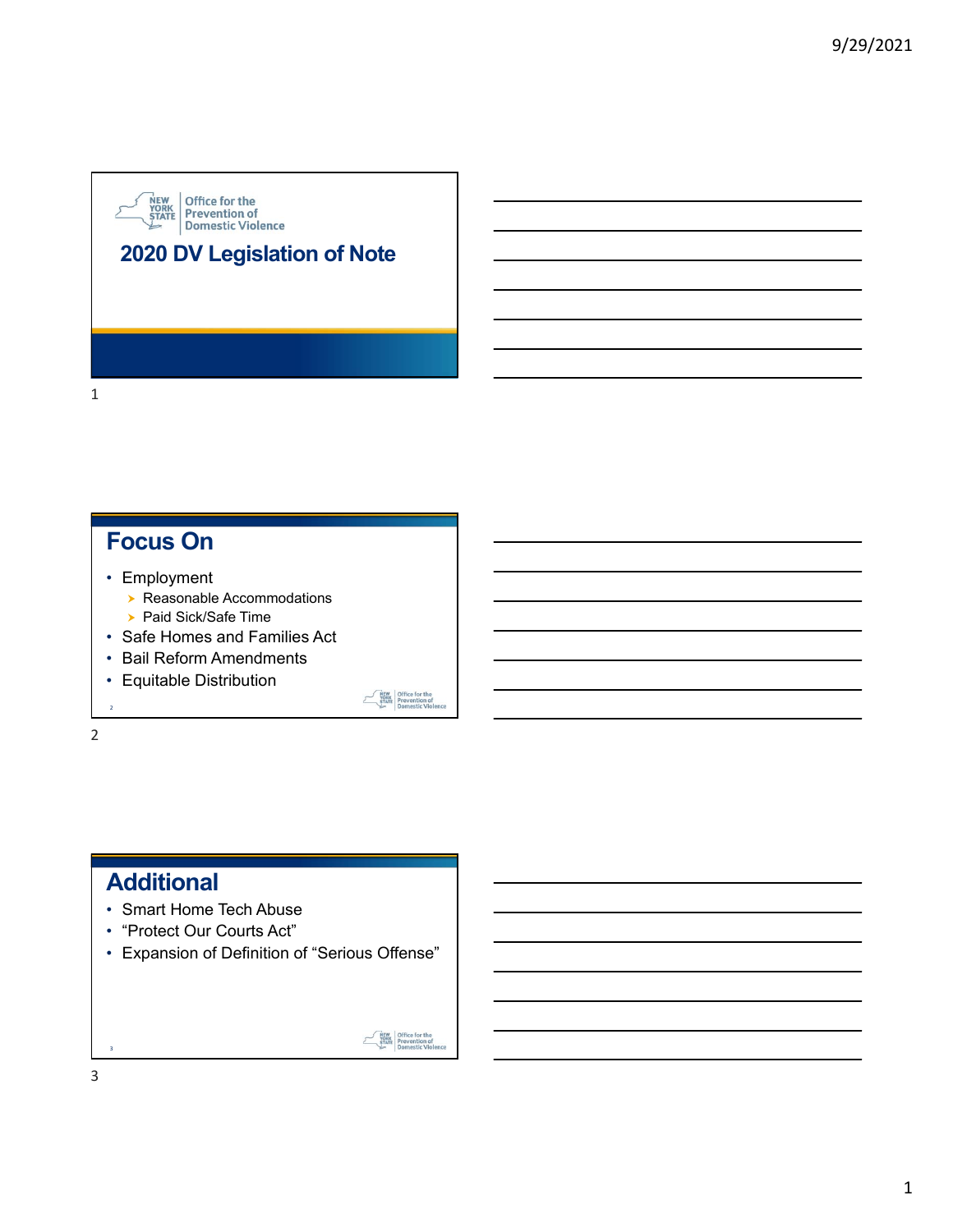# **Reasonable Accommodation**

• Exec L. § 296(22)(c)

- **Employers must allow victims to be absent from work** for reasonable time for listed purposes, for victim or child
- Unless absences cause "undue hardship"
- $\blacktriangleright$  Employees may be required to charge time where available, but cannot be fired for taking unpaid leave

WEW Office for the<br>
YORK Prevention of<br>
Domestic Viole

**EXERCISE STATE**<br> **EXERCISE Prevention of**<br> **Domestic Viol** 

4

4

# **Reasonable Accommodation**

- Situations requiring RA
	- $\triangleright$  Medical attention for victim or child
	- **>** Psychological counseling
	- $\triangleright$  Safety planning or other actions to increase safety, including temporary or permanent relocation
	- **>** Obtaining legal services or otherwise appearing in court

5

5

# **Reasonable Accommodation**

- All of these must be directly related to the domestic violence
- A perpetrator of domestic violence may not use the provision of this law
- Employers must maintain confidentiality of information re employee's status as victim of domestic violence

**EVEN** Office for the<br> **EXATE** Prevention of<br>
Domestic Viol

6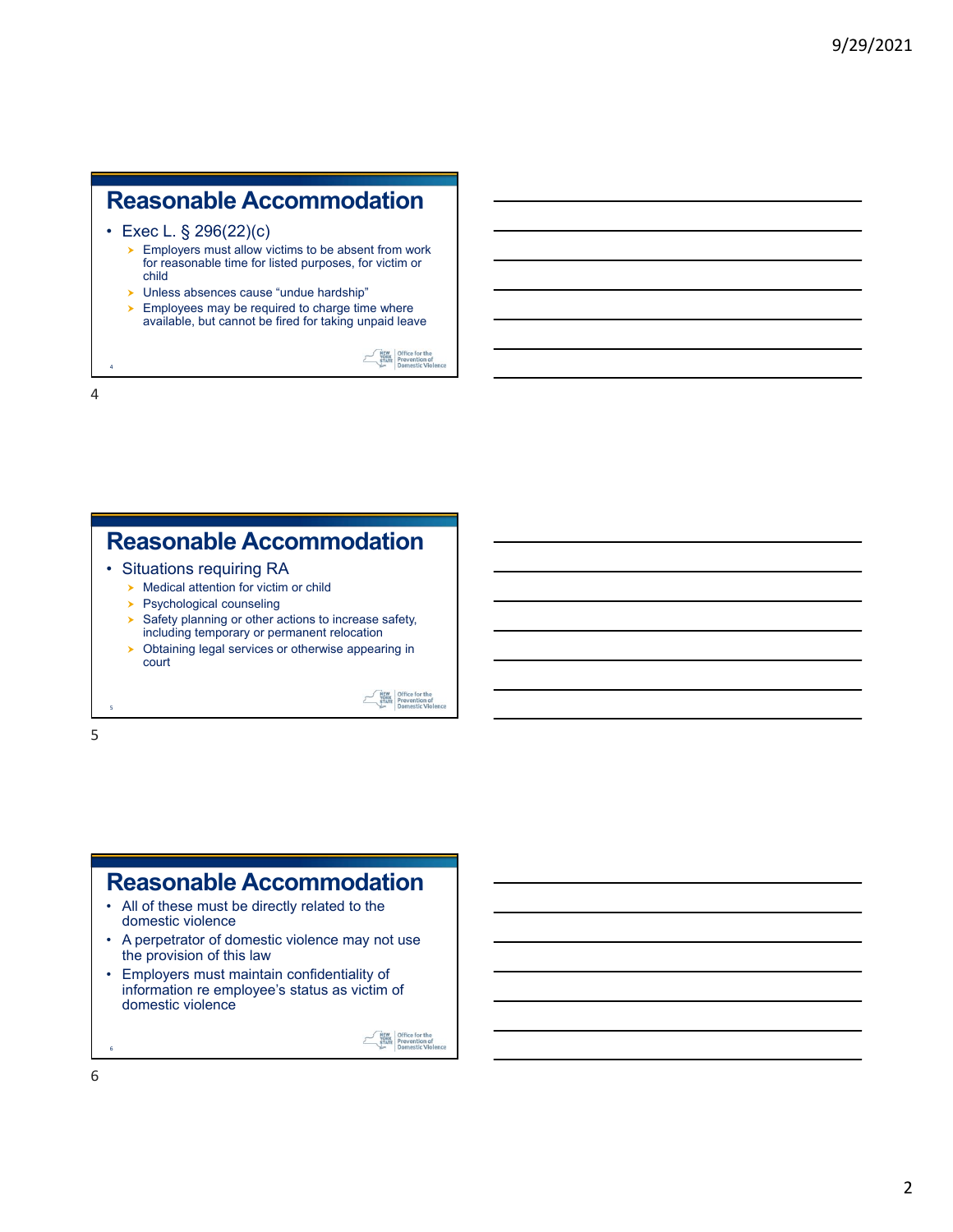# **Reasonable Accommodation**

- Undue hardship factors
	- ▶ Overall size of business
		- Number of employees
		- Number and type of facilities
		- Size of budget
	- ▶ Type of operation, including structure and composition of workforce

WEW Office for the<br>STATE Prevention of<br>Domestic Viole

**EXECUTE:**<br>
YORK DEPERTENT PREVENTION OF DOMESTIC VIOL

## **Paid Sick/Safe Time**

- Labor Law §196-b
- Time started accruing upon enactment of statute (September 30, 2020)
- Employees could start using time on January 1, 2021

# 8

8

7

7

- **Paid Sick/Safe Time**
- Does **not** apply to federal, state or local government employees
- Does apply to
	- ▶ Charter schools
	- $\triangleright$  Private schools
	- ▶ Not-for-profits

**EVEN** Office for the<br> **EXATE** Prevention of<br>
Domestic Viol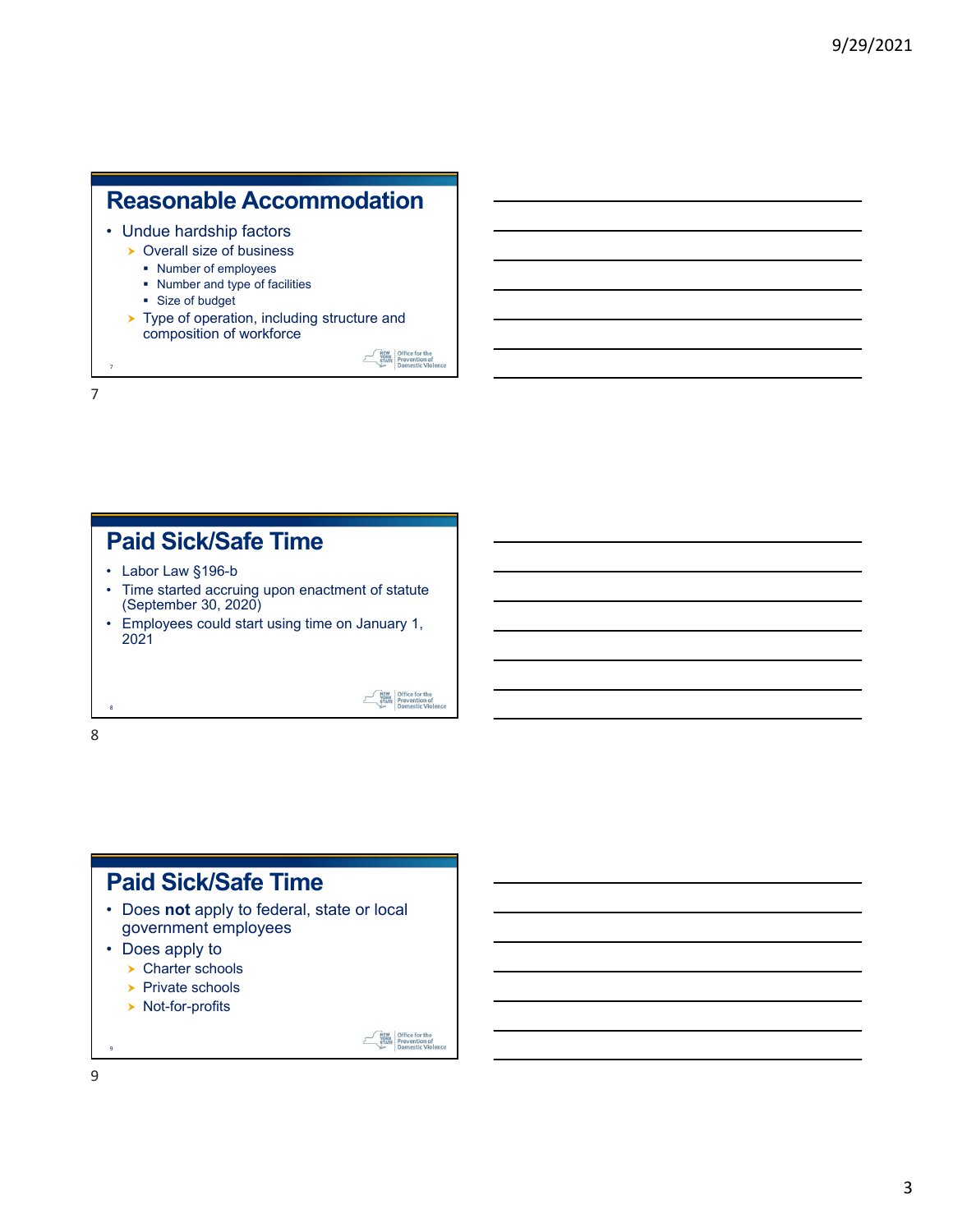#### **Paid Sick/Safe Time**

- Employers may provide more, but not less than statutory requirements
- Time may be
	- Accrued throughout year (1 hour/30 hours worked)
	- ▶ Whole amount given at beginning of calendar year

WEW Office for the<br>
STATE Prevention of<br>
Domestic Viole

10

10

# **Paid Sick/Safe Time**

- Purposes for use
	- Diagnosis, care, treatment, or preventive care, for self or family member
	- $\triangleright$  "Safe" time
		- Absence from work for following reasons
		- When employee or family member has been victim of domestic violence, family offense, sexual offense, stalking, or human trafficking

NEW Office for the<br>STATE Prevention of

 $\mathcal{T}$ 

11

11

# **Paid Sick/Safe Time**

- Reasons to use safe time
	- **> Obtain services from domestic violence** program, rape crisis center, or other such program
	- $\blacktriangleright$  Participate in safety planning, temporarily or permanently relocate, or take other actions to increase safety of employee or family members

**EVALUATE:**<br> **EVALUATE:**<br> **EVALUATE:**<br> **PROPERTY:**<br> **PROPERTY:**<br> **PROPERTY:**<br> **PROPERTY:**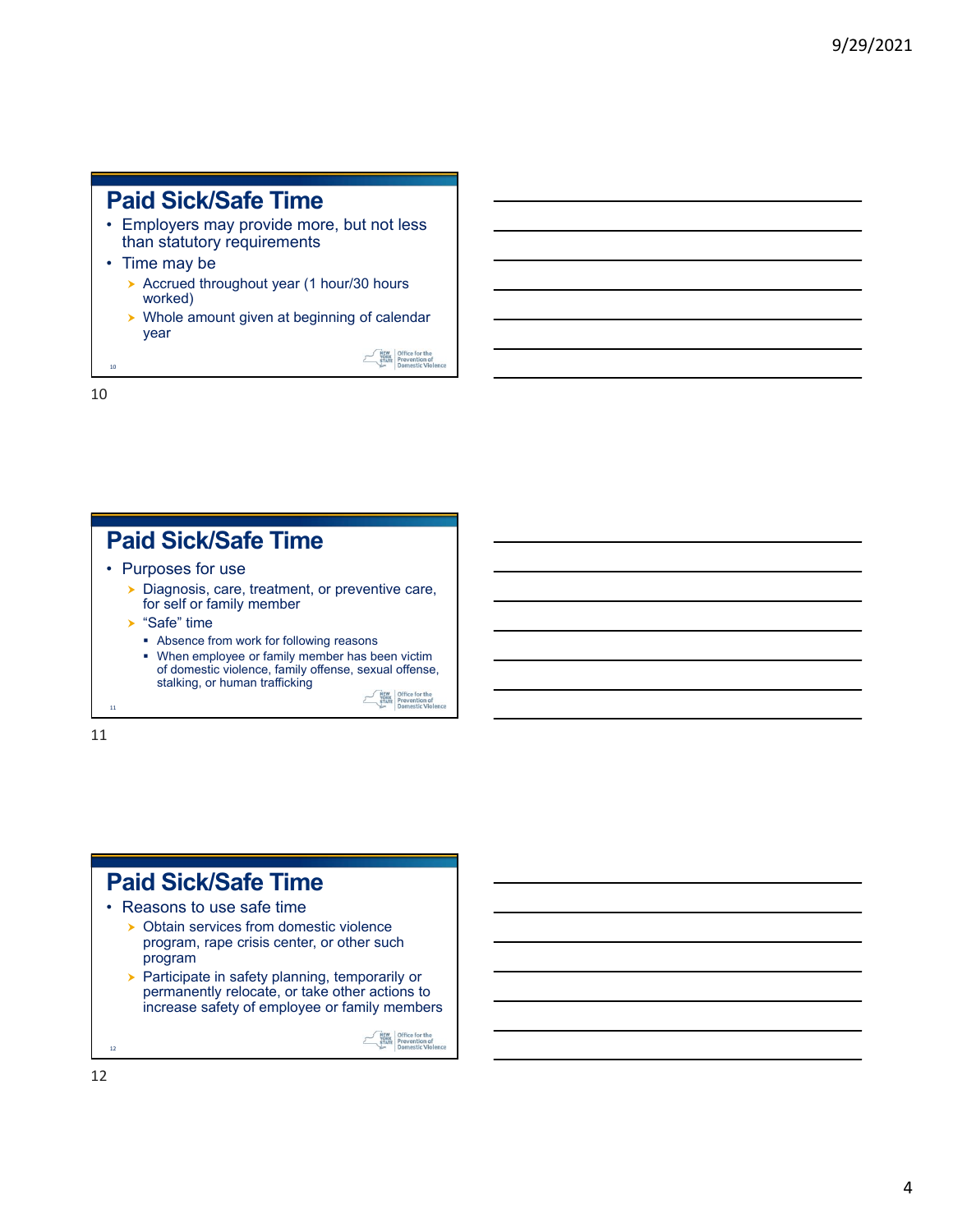# **Paid Sick/Safe Time**

- Reasons to use safe time
	- $\triangleright$  Meet with attorney or other provider to discuss court proceeding

WEW Office for the<br>
YORK Prevention of<br>
Domestic Viole

**EXERCISE STATE**<br> **EXERCISE Prevention of**<br> **Domestic Viol** 

- File complaint or DIR with law enforcement
- $\triangleright$  Meet with DA's office
- ▶ Enroll children in new school

13

13

# **Paid Sick/Safe Time**

- Reasons to use safe time
	- ▶ Take any other actions necessary to ensure the health and safety of the employee or family member, or to protect those who associate or work with the employee

14

14

#### **Paid Sick/Safe Time** • Family member = employee's  $\blacktriangleright$  Child

- $\blacktriangleright$  Spouse
- $\rightarrow$  Domestic partner
- $\rightarrow$  Parent
- $\triangleright$  Sibling
- **Standchild or grandparent**
- > Child or parent of employee's spouse or domestic partner

**EVEN** Office for the<br> **EXATE** Prevention of<br>
Domestic Viole

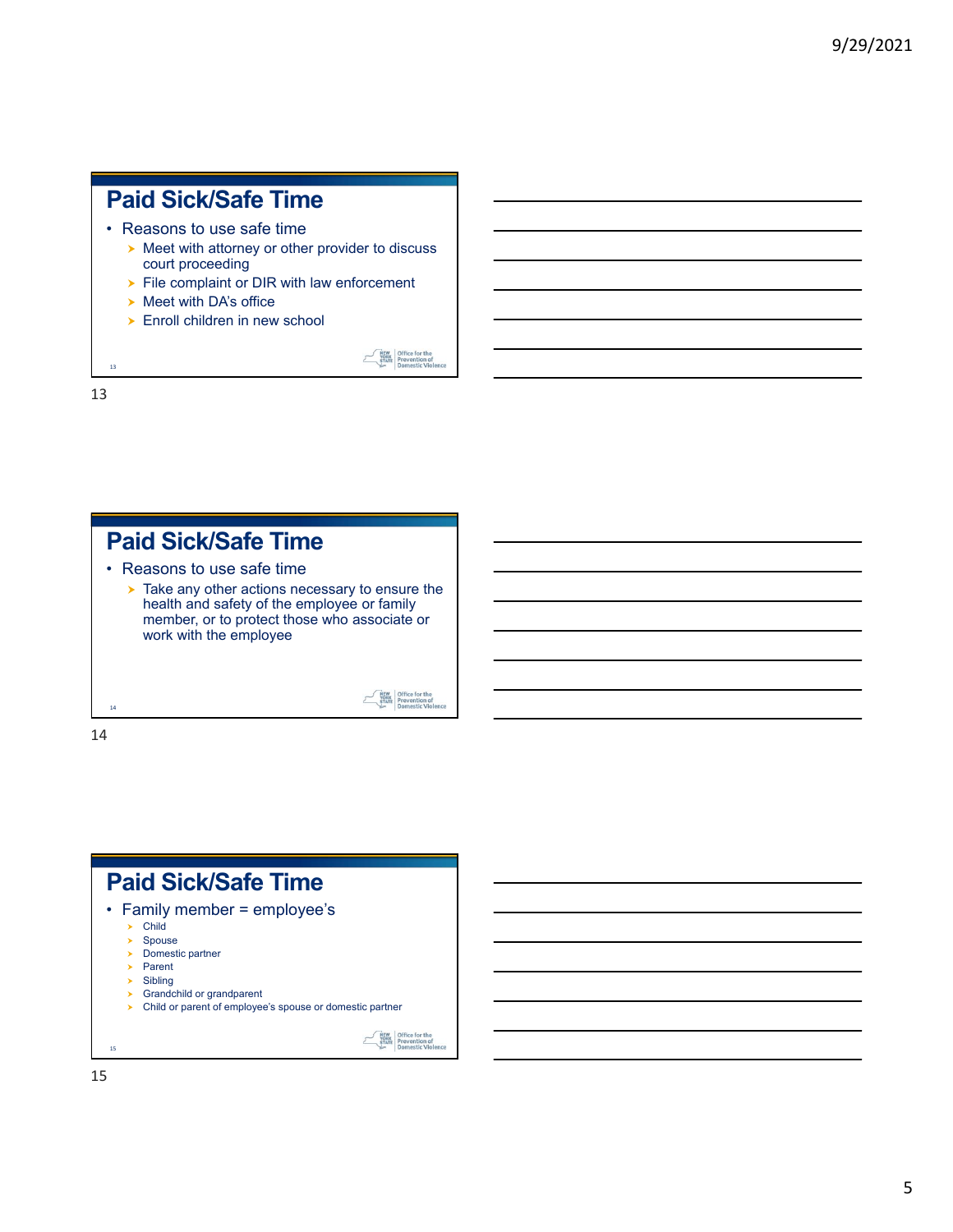#### **Paid Sick/Safe Time**

- Upon return, employee must be restored to job with same pay and other terms and conditions of employment
- Record of accrual and use must be provided to employee, upon request, within three business days

WEW Office for the

16

16

#### **Important Comparisons RA Paid Sick/Safe Time** • Applies only to employee and • Broad definition of family member child(ren) • Employee does not have to be • Use limited to when employee or victim in order to use leave – can child are victims of domestic use to assist a family member violence who is a victim • Includes domestic violence, sexual assault, stalking and human trafficking NEW Office for the<br>STATE Prevention of  $\sim$ 17

17

## **"Safe Homes and Families Act"**

- LE responding to family offense (FO) **may** take temporary custody of firearm in plain sight or found in lawful search
- **Must** take firearm in possession of person arrested for, or suspected of, FO
- Must hold for at least 48 hours, but absent OP or other reason to hold, must return

WEW Office for the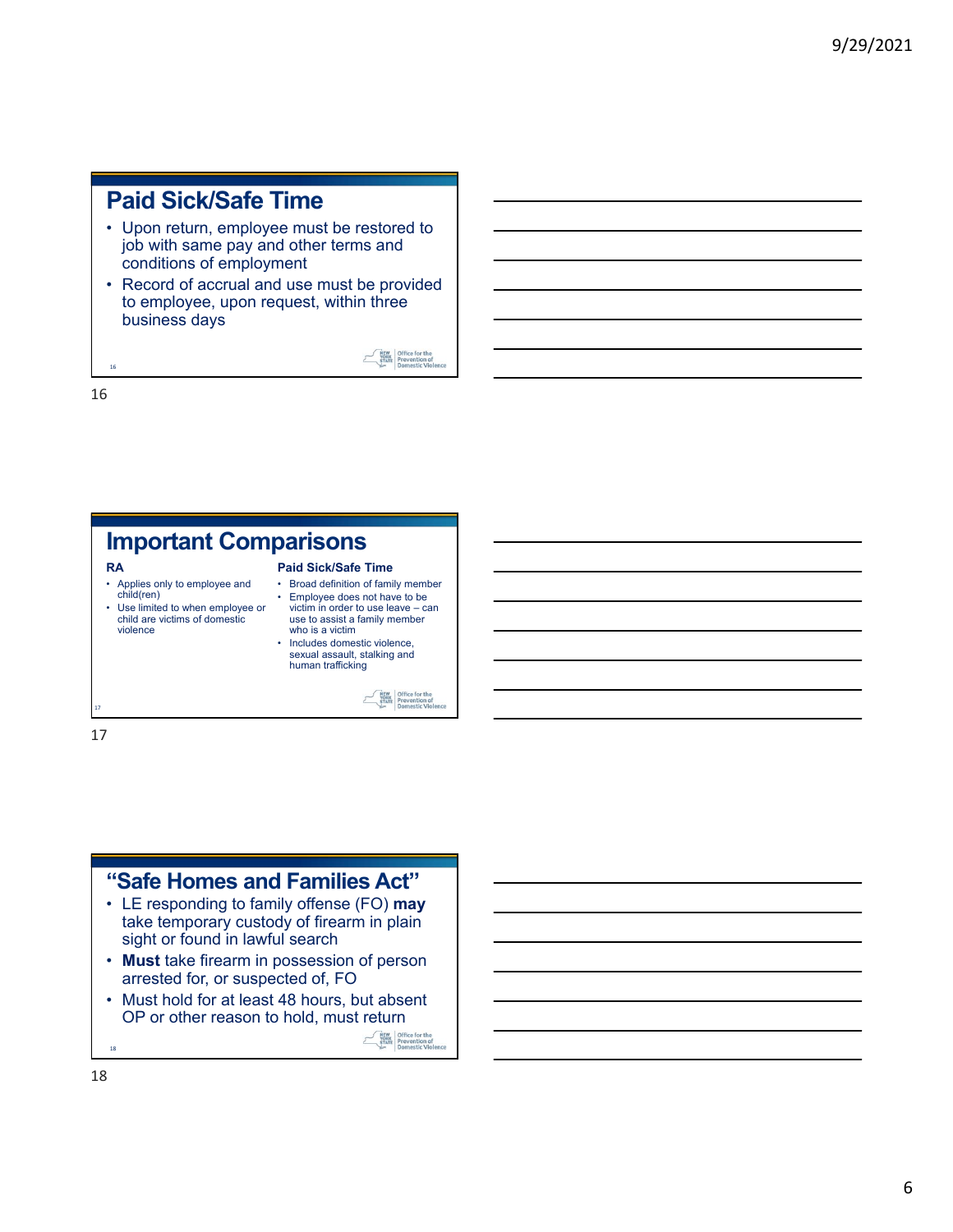| "Safe Homes and Families Act"<br>• Also gives FCt judges right to issue search<br>warrants where party willfully refuses to<br>hand over weapons<br>• OCA doing trainings for judges and court<br>personnel about this law |  |
|----------------------------------------------------------------------------------------------------------------------------------------------------------------------------------------------------------------------------|--|
| 19                                                                                                                                                                                                                         |  |

19



20

#### **Release under non-monetary conditions (RUNMC)**

- Obey an Order of Protection issued by **Court**
- Obey conditions set by Court to address safety of victim of family offense, including those requested by, or on behalf of, victim

**EXERCISE STATE**<br> **PRIME PREVention of<br>
Domestic Violer** 

21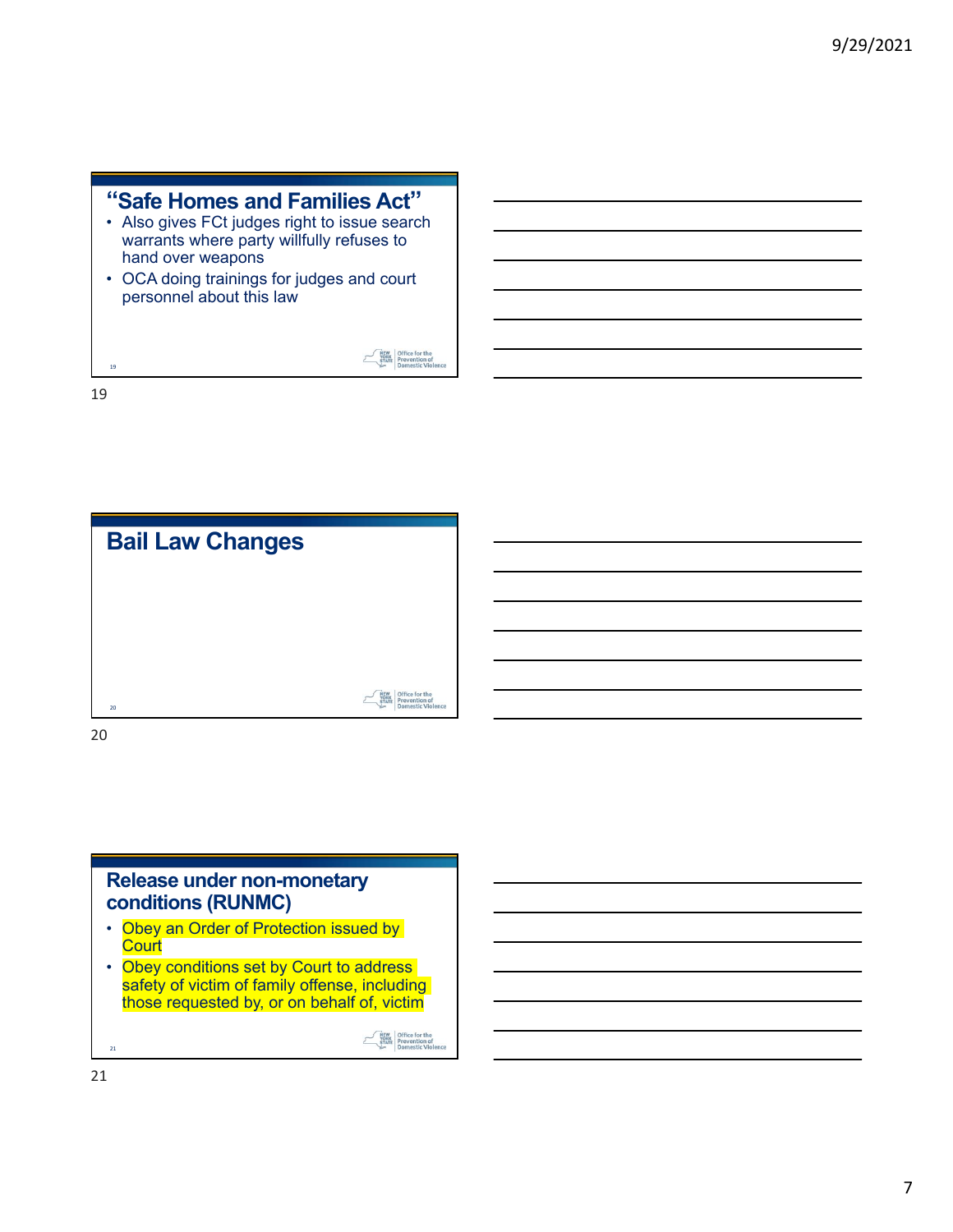#### **Possible RUNMCs**

- ROR No conditions
- ROR With conditions
- ROR Pretrial services
- ROR Travel restrictions
- ROR Firearms prohibitions
- Pretrial supervision
- Electronic monitoring

 $\overline{22}$ 22

# **Qualifying Offenses**

- Criminal Contempt 2<sup>nd</sup> (PL 215.50(3))
- Criminal Contempt 1<sup>st</sup> (PL 215.51(b),(c),(d))
- Aggravated Criminal Contempt (PL 215.52)
	- $\geq$  all where they relate to violations of OPs for members of same family or household
- Facilitating sexual performance of a child
- Promoting obscene performance of a child

**EVEN** Office for the

WEW Office for the<br>
YORK Prevention of<br>
Domestic Viol

23

 $23$ 

# **Qualifying Offenses**

- Crime alleged to have caused death
- Criminal obstruction of breathing or blood circulation, strangulation 2<sup>nd</sup>, or strangulation 1<sup>st</sup>, unlawful imprisonment 1<sup>st</sup> against MSFH
- Assault 3<sup>rd</sup> or Arson 3<sup>rd</sup> charged as hate crime

**EVEN** Office for the<br> **EXATE** Prevention of<br>
Domestic Viole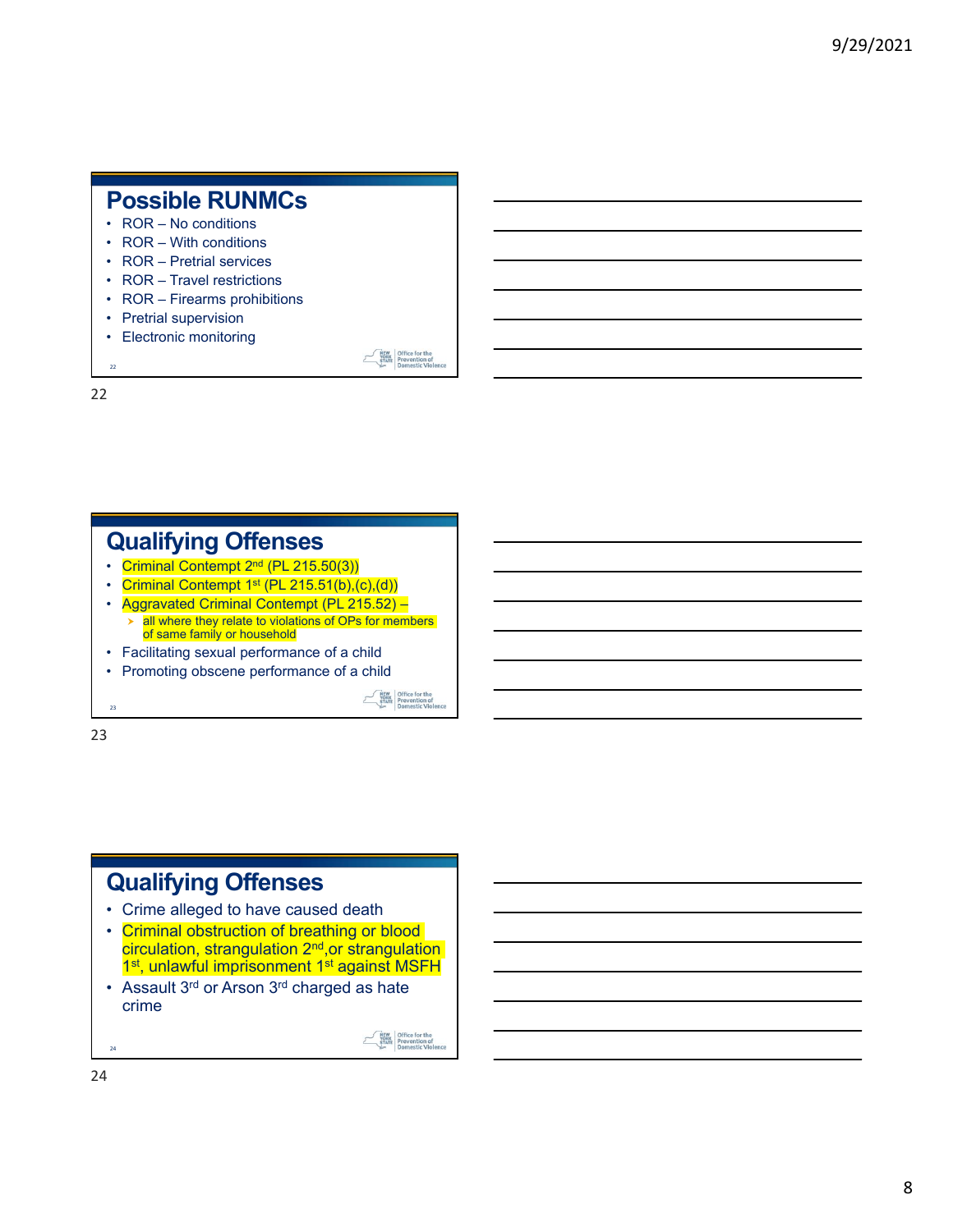# **Qualifying Offenses**

- Felony or class A misdemeanor
	- **Involving harm to identifiable person or** property
	- ▶ Where occurred while D ROR's or released under conditions due to separate felony or A misdemeanor involving same
	- Prosecution must show RCTB D committed both crimes **EXERENT Office for the<br>STATE Prevention of<br>Domestic Viole**

25

25

# **How Does this Affect DV?**

- Improvement from original law
- Disconnect for some DV crimes because of way law is written
	- $\triangleright$  Assault 3<sup>rd</sup> only ROR discretionary and bail eligible if charged as hate crime
	- ▶ Aggravated Family Offense AT, ROR, EM, not QO

**EVEN** Office for the<br> **EXATE** Prevention of<br>
Domestic Viole

26

26

# **Equitable Distribution**

- Courts must consider acts of domestic violence committed by one party against the other and
- Nature, extent, duration, and impact of those acts
- In making ED determinations upon divorce

**EVALUATE:**<br> **EVALUATE:**<br> **EVALUATE:**<br> **PRESENTE:**<br> **PRESENTE:**<br> **PRESENTE:**<br> **PRESENTE:** 

27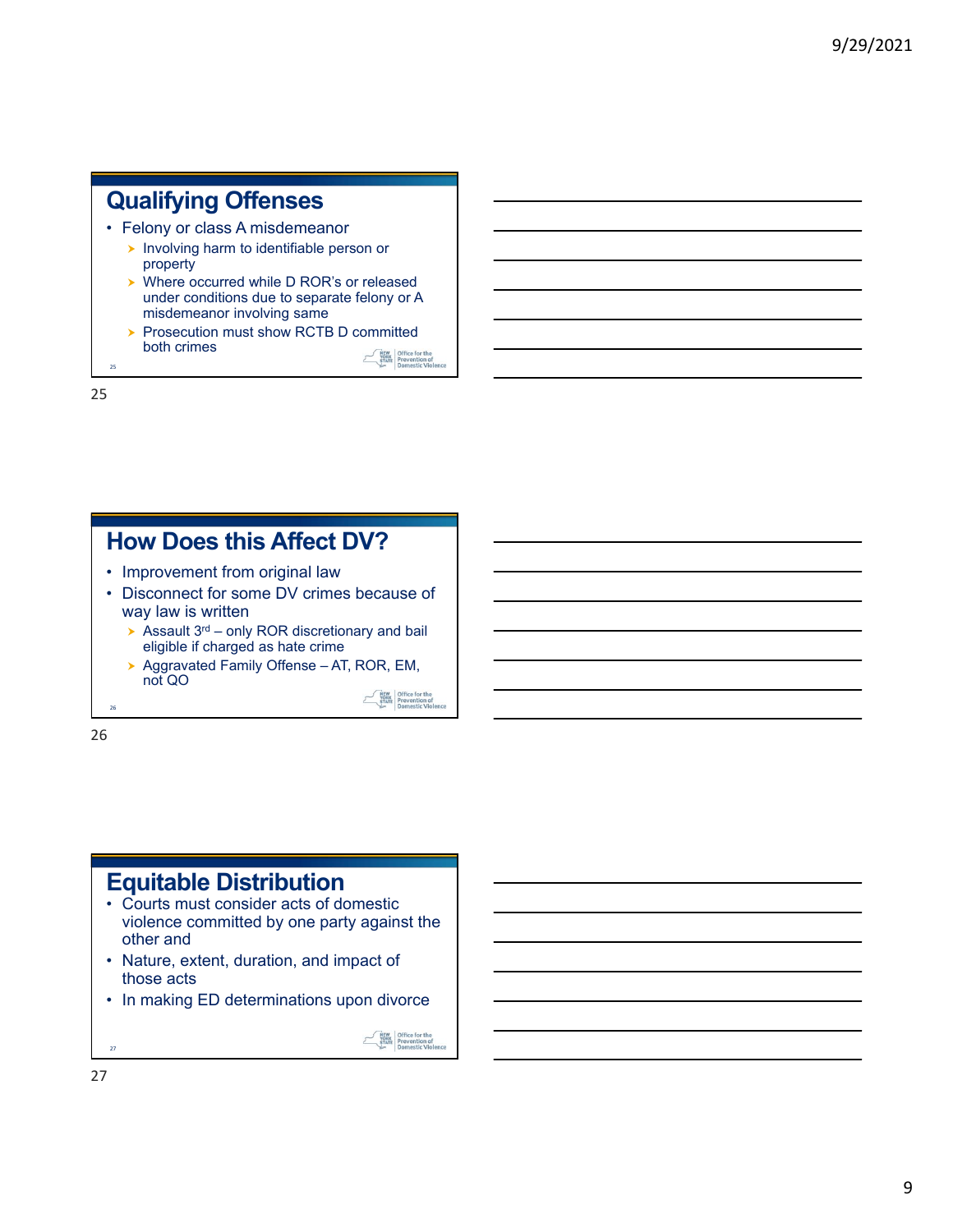#### **Smart Home Tech Abuse**

- A court may, upon issuing OP
- Prohibit restrained party from remotely controlling connected devices affecting
	- $\blacktriangleright$  Home
	- $\rightarrow$  Vehicle
	- $\blacktriangleright$  Property
- Of protected person

WEW Office for the<br>STATE Prevention of<br>Domestic Viol

28

28

## **"Protect Our Courts Act"**

- Creates a "privilege against civil arrest" for people on their way to/from, or participating in, court proceedings
- Allows only judicially-signed warrants or orders to be executed in court buildings
- Must be reviewed by the court where the warrant is sought to be executed NEW Office for the

29

29

# **"Protect Our Courts Act"**

- Court will determine, for execution of the warrant
	- $\blacktriangleright$  Time
	- $\blacktriangleright$  Place
	- **>** Method
- A civil arrest in violation of this law allows arrestee to file in NYS Sup. Ct. to challenge **EVALUATE:** Office for the<br>
STATE Prevention of<br>
Domestic Viole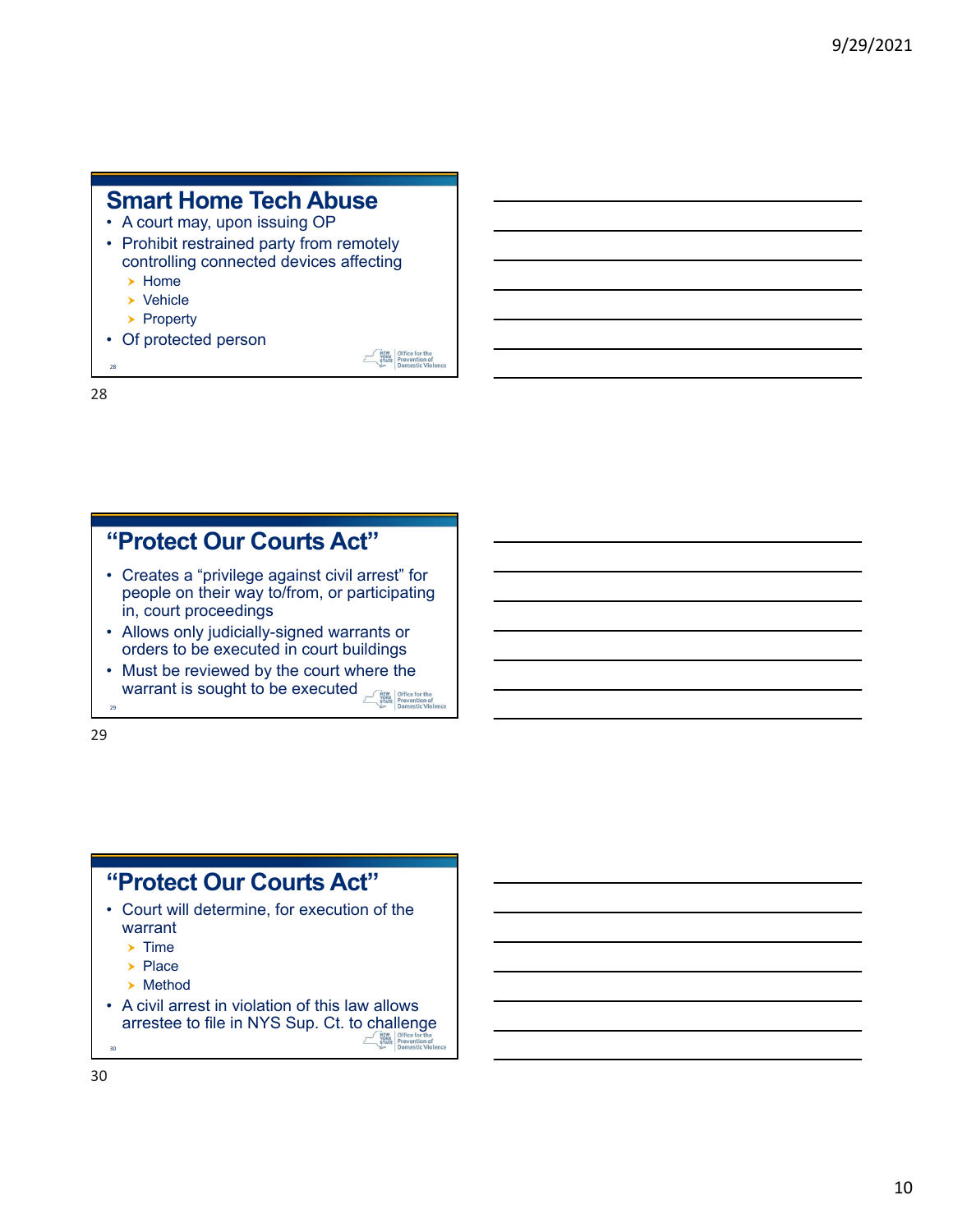

| <b>Contact Information</b>              |             |  |
|-----------------------------------------|-------------|--|
| Ellen C Schell<br>General Counsel, OPDV |             |  |
| ellen.schell@opdv.ny.gov                |             |  |
| 518-457-5757                            |             |  |
|                                         |             |  |
| 32                                      | <b>YORK</b> |  |

32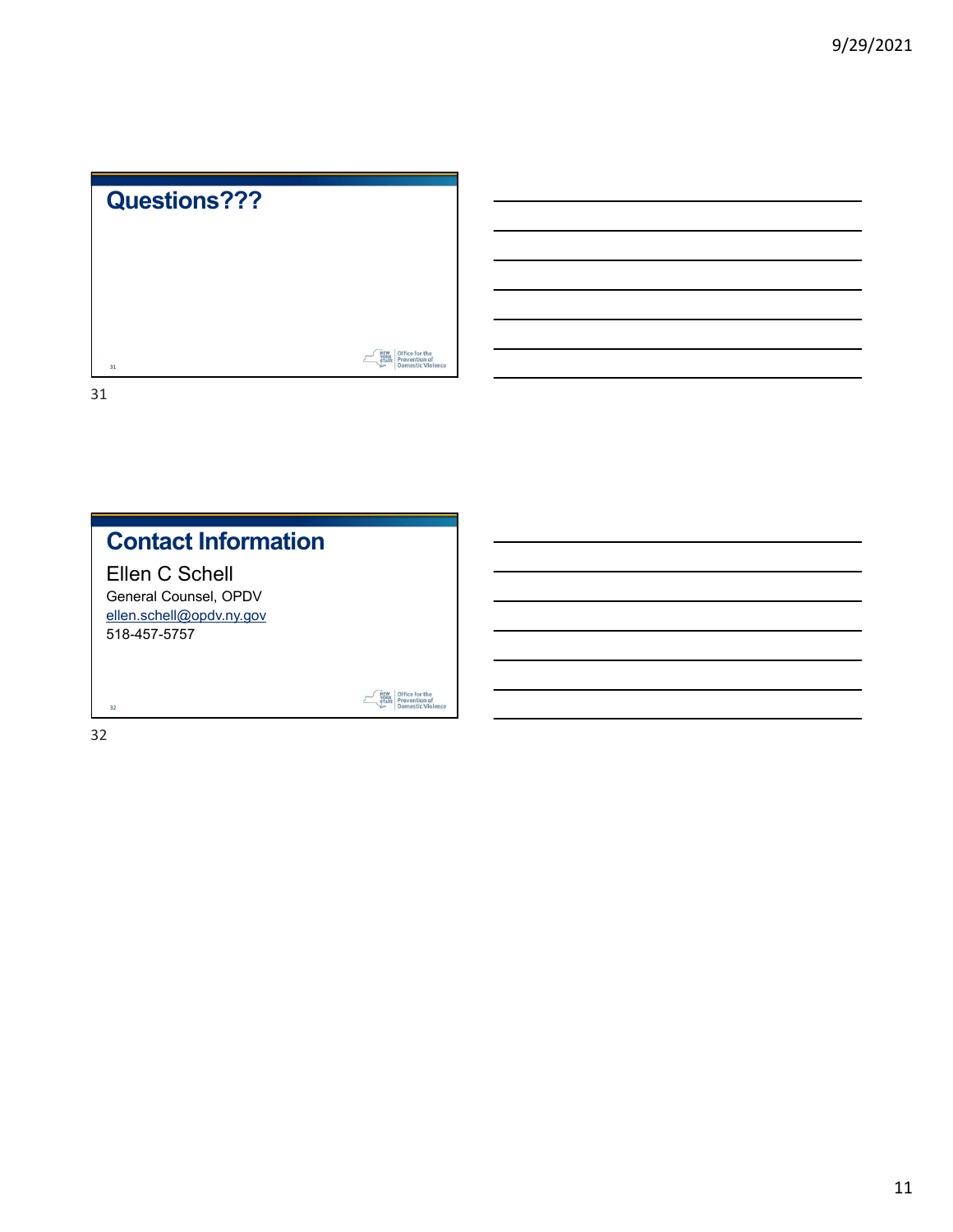#### **Legislative Update 2020 Ellen C Schell OPDV General Counsel**

#### **Gender-neutral Bathrooms** – S. 6937 Salazar/A. 8974 Rosenthal

Requires all single occupancy bathrooms in state-owned or operated buildings and office space to be designated as gender neutral.

Signed: February 3, 2020 Chapter 14 Effective: March 19, 2020 Amends: Public Buildings Law §145

**Domestic Violence Policies and Training for Hospitals** – Amendment -- A. 9134 Lavine/S. 7192 Salazar

Limits requirement for training to nursing, medical, social work and other clinical personnel, and security personnel working in hospital service units; requires hospitals to designate a staff person to coordinate with a local domestic violence service provider about provision of services to victims, rather than to coordinate services to victims; and requires DOH to provide a list of domestic violence or victim assistance organizations operating within each hospital's geographic area when it provides the model policy to hospitals.

Signed: April 17, 2020 Chapter 37 Effective: December 23, 2020 Amends: Public Health Law §2805-z

#### **Mandatory Arrest/Extension** – A. 9505-B/S. 7505-B (§17 of Part A)

Extends the mandatory arrest provision for family offenses for one more year, until September 1, 2021.

Signed: April 3, 2020 Chapter 55 -- Budget Bill: §17 of Part A Effective: April 3, 2020 Amends: Criminal Procedure Law §140.10(4)

#### **Closed-Circuit Television Extension** – A. 9505-B/S. 7505-B (§18 of Part A)

Extends until September 1, 2021, the provision that allows vulnerable child witnesses to testify via closed-circuit television in cases involving sex crimes - a provision established in 1985.

Signed: April 3, 2020 Chapter 55 – budget Bill: §18 of Part A Effective: April 3, 2020 Amends: Criminal Procedure Law §65.10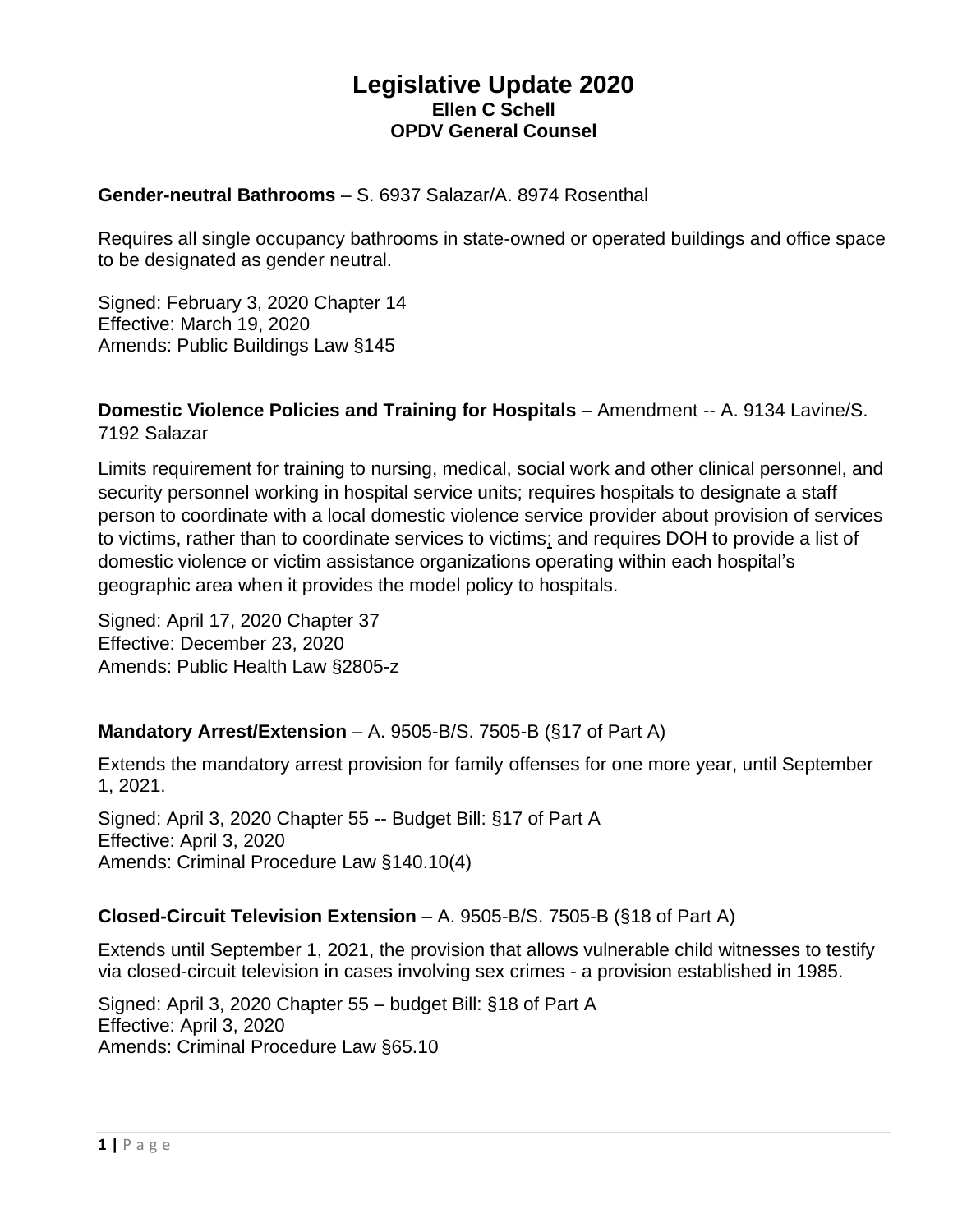#### **Increased Maximum Duration of Criminal Orders of Protection Extension** – A. 9505-B/S. 7505-B (§19 of Part A)

Extends for one more year, until September 1, 2021, the increased maximum length of criminal court orders of protection. Maximum lengths: eight years for a felony conviction, five years for a misdemeanor conviction and two years for all other offenses/violations.

Signed: April 3, 2020 Chapter 55 – Budget Bill: §19 of Part A Effective: April 3, 2020 Amends: Criminal Procedure Law §§530.12(5); 530.13(4)

#### **"Safe Homes and Families Act" --** A. 9505-B/S.7505-B (Part M)

Allows police responding to a family offense to take temporary custody of any firearm (and related license) that is in plain sight or discovered pursuant to a lawful search; and requires a police officer to take temporary custody of any weapon (and related license) in possession of a person arrested for, or suspected of, committing a family offense. After a period of no less than 48 hours, absent an OP or other order prohibiting the owner from possessing such weapon/license, or a pending charge or conviction prohibiting the owner from possessing such weapon/license, the weapon must be returned. Makes changes to the CPL and the Family Court Act to comply with requirements of this act.

Signed: April 3, 2020 Chapter 55 – Budget Bill: Part M Effective: November 1, 2020 Amends: Criminal Procedure Law §140.10 by adding new subdivision 6; amends CPL §530.14; Family Court Act § 842-a

#### **Expansion of Definition of "Serious Offense"** -- A. 9505-B/S.7505-B (Part N)

Changes the definition of "serious offense" in relation to determining whether certain misdemeanor crimes are serious offenses under the Penal Law. Convictions for "serious offenses" prohibit someone from getting a pistol permit. Penal Law 265.00(17)(b) applies to offenses defined in the current Penal Law, and any offense in any jurisdiction or under the former Penal Law, where the defendant and the person against whom the offense was committed were members of the same family or household as defined in CPL §530.11(1) and CPL §370.15. Requires DCJS to establish, post, and maintain a list of offenses in all states and territories that include all essential elements of a serious offense.

Signed: April 3, 2020 Chapter 55 – Budget Bill: Part N

Effective: April 3, 2020, except that sections one and two take effect April 3, 2021 and apply to out-of-state convictions entered in such jurisdictions on or after such date.

Amends: Penal Law §265.00(17)(a)(b)(c); PL § 400 by adding subsection 1-a; Executive Law § 837 by adding subsection 22.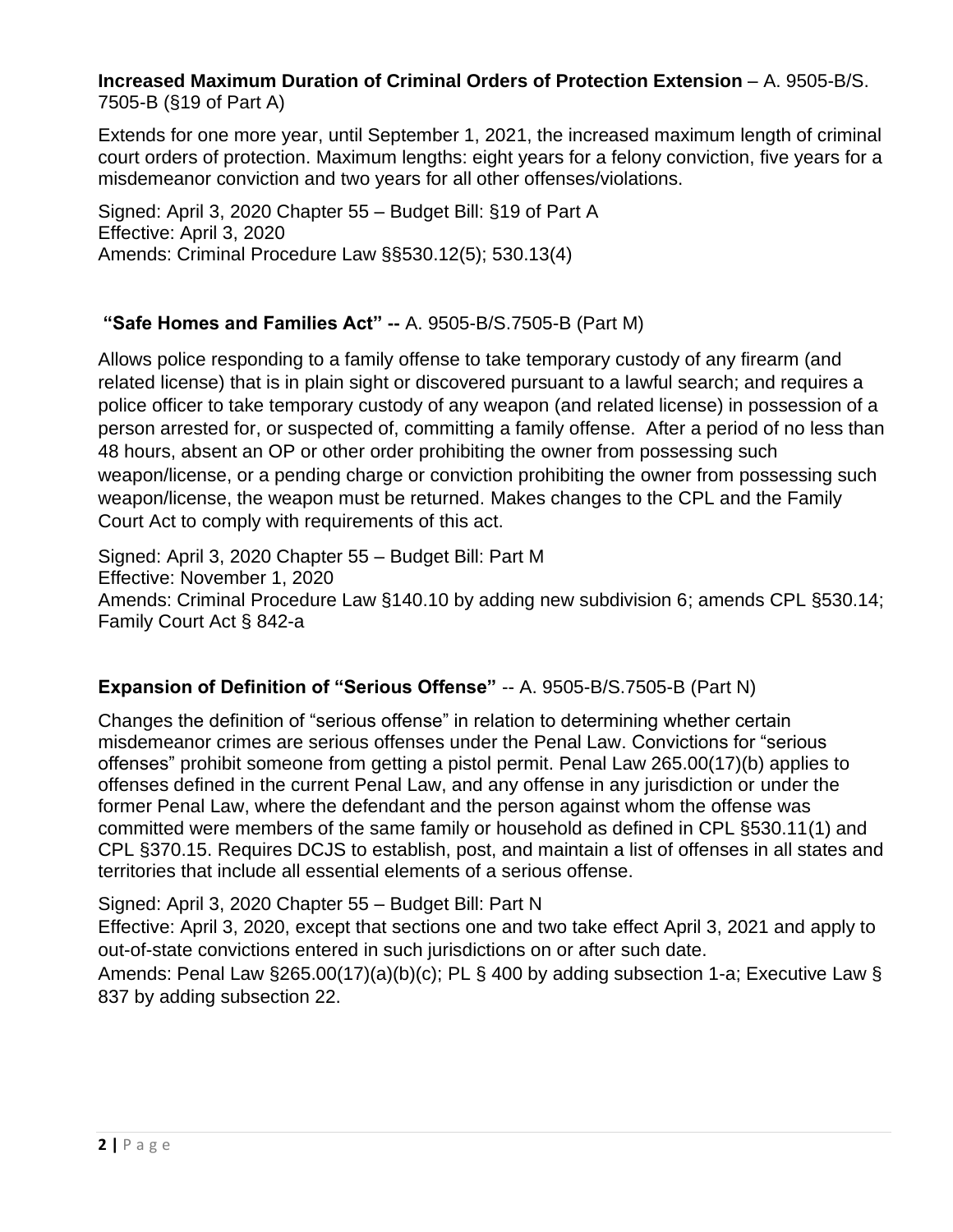#### **Procedure for Reporting Crimes Qualifying as Misdemeanor Crimes of Domestic Violence to DCJS for Inclusion in NICS System** -- A. 9505-B/S.7505-B (Part Q)

Requires prosecution to file notice for certain misdemeanor crimes alleging that defendant and victim were members of same family or household and specifying the nature of the relationship. If these allegations are proven, the court "shall" report the conviction to DCJS within three business days. This will assure that these convictions are included in databases of those prohibited from possessing or purchasing firearms.

Signed: April 3, 2020 Chapter 55 – Budget Bill: Part Q Effective: April 3, 2020 Amends: Criminal Procedure Law §370.15

#### **Domestic Violence as a Factor in Equitable Distribution of Marital Property Upon Divorce**  – A. 9505-B/S.7505-B (Part PP)

Amends the Domestic Relations Law to require courts to consider acts of domestic violence committed by one party against the other, and the nature, extent, duration and impact of those acts, in making determinations regarding equitable distribution of marital property upon divorce.

Signed: April 3, 2020 Chapter 55 – Budget Bill: Part PP

Effective: May 3, 2020, and shall apply to matrimonial actions commenced on or after such date.

Amends: Domestic Relations Law §236B(5)(d)(14) by adding a new section with that number and renumbering the previous subparagraph (14) as (15).

#### **Rights of Victims of Sexual Offenses –** A. 9505-B/S.7505-B (Part XX (A))

Amends the "Safe Way Home Act" of 2019 (S.3966-A/A.5775-A) by repealing the Executive Law section requiring OVS to pay expenses incurred in transporting victims of sexual offenses home from hospitals after sexual assault examinations, and amending the relevant Public Health Law sections to require that a rape crisis or victim services organization providing victim assistance within the geographic area served by the hospital provide such transportation within the organization's service area at no cost to victims.

Signed: April 3, 2020 Chapter 55 – Budget Bill: Subpart A of Part XX Effective: March 22, 2020, the same date and manner as the law it amends Repeals: §631-b of the Executive Law Amends: Public Health Law §2805-i (1)(b); (4-b)(b)(3); and (6)(a)(1)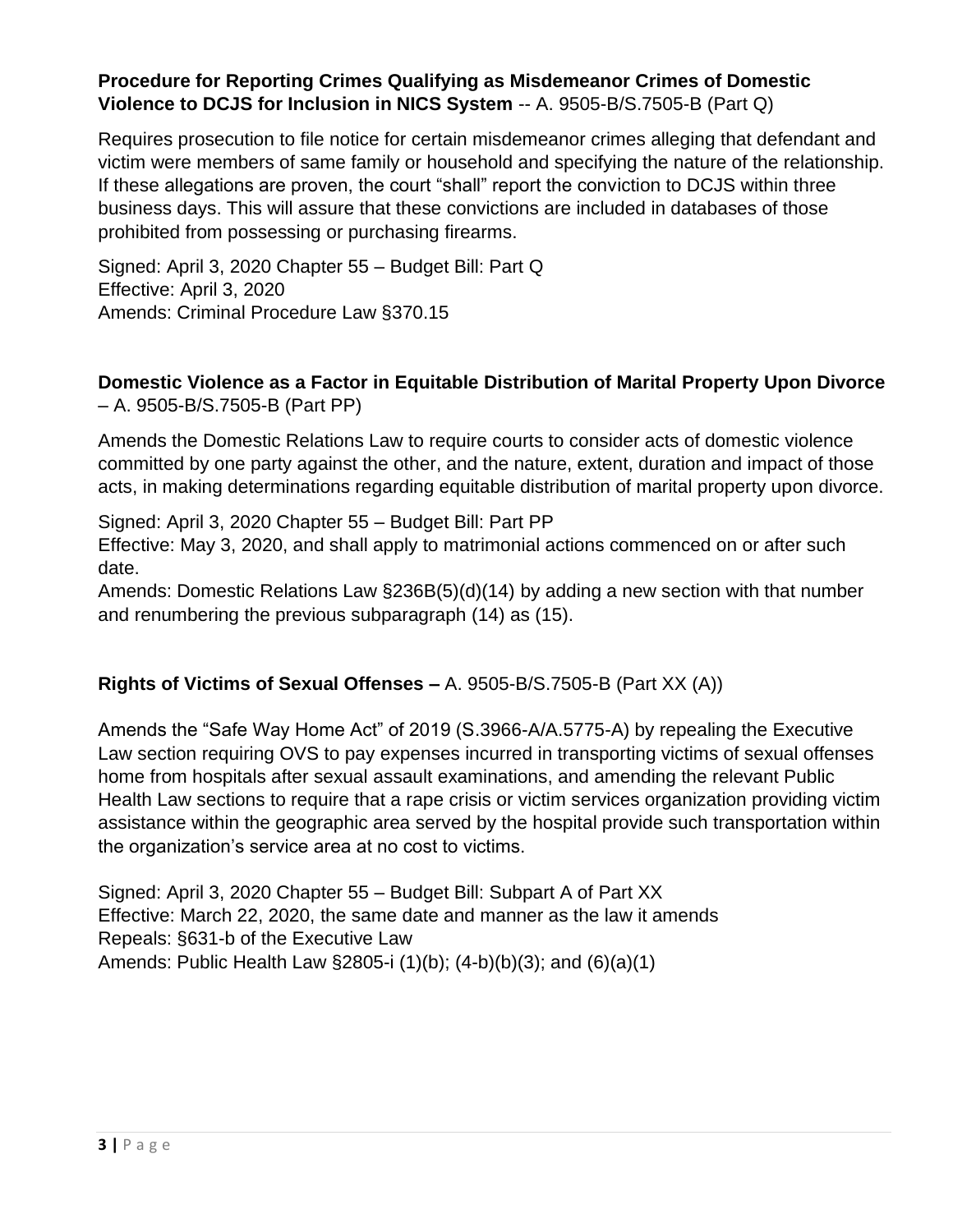## **Aging Veterans/LGBTQ Elders/Elder Abuse** -- A. 9505-B/S.7505-B (Part XX (J))

Provides for periodic consultation with veterans' services to ensure needs of aging veterans are being met; authorizes public education campaign emphasizing zero tolerance for elder abuse and containing information about signs and symptoms, causes, reporting options, and resources; and authorizes creation and provision of a training program for designated agencies regarding LGBQ/TG/GNC older adults – their unique barriers and needs for services, reasons they may not self-identify; and tools that may be used to incorporate these perspectives into direct care, and other steps that may be taken in order to improve quality of services.

Signed: April 3, 2020 Chapter 55 – Budget Bill: Subpart J of Part XX Effective: June 17, 2020, the same date and manner as the law it amends Repeals: Elder Law § 203(13) and (14) Amends: Elder Law §202(15) and (16) and adds a new subdivision numbered (17)

#### **HIV Post-exposure Prophylaxis** -- A. 9505-B/S.7505-B (Part XX (s))

Amends law enacted in 2019 (S.2279-A/A.1204-A) regarding no-cost HIV post-exposure prophylaxis by limiting eligibility for the full regimen of drugs to those under the age of 18 and providing for a seven-day starter pack for adults. The costs of these meds are to be covered directly by the Office of Victim Services, but do not automatically qualify victims for other OVS services or compensation. An annual report regarding the costs of the sexual assault examination direct reimbursement program is required to be provided to OVS, the Governor, and the Legislature on or before September 1<sup>st</sup> of each year.

Signed: April 3, 2020 Chapter 55 – Budget Bill: Subpart S of Part XX Effective: April 3, 2020, except sections 1, 2, and 3 take effect June 15, 2020, the same date and manner as the law they amend Amends: Public Health Law §2805-i(1)(c); Public Health Law §201(1) by adding a new paragraph (x); and Executive Law §631(13)

#### **Sick Leave/Safe Time** -- S.7506-B/A.9506-B (Part J)

Amends the Labor Law to require that every employer provide sick leave, either paid or unpaid depending on size of business, to employees. Employees may use sick time for physical or mental health-related purposes for themselves or family members. Employees may use sick time as "safe time" for purposes related to domestic violence, family offenses, sexual offenses, stalking or human trafficking for themselves, or to assist family members, to obtain victim services, safety planning, meet with law enforcement or civil attorneys, relocate, enroll children in a new school, or take any other actions necessary to ensure safety for themselves or others. Perpetrators of these offenses are not allowed to use sick time for these purposes.

Signed: April 3, 2020 Chapter 56 – Budget Bill: Part J

Effective: September 30, 2020, except that employees may not use sick time, family sick time, or safe time until January 1, 2021.

Amends: Labor Law by adding a new section, 196-b.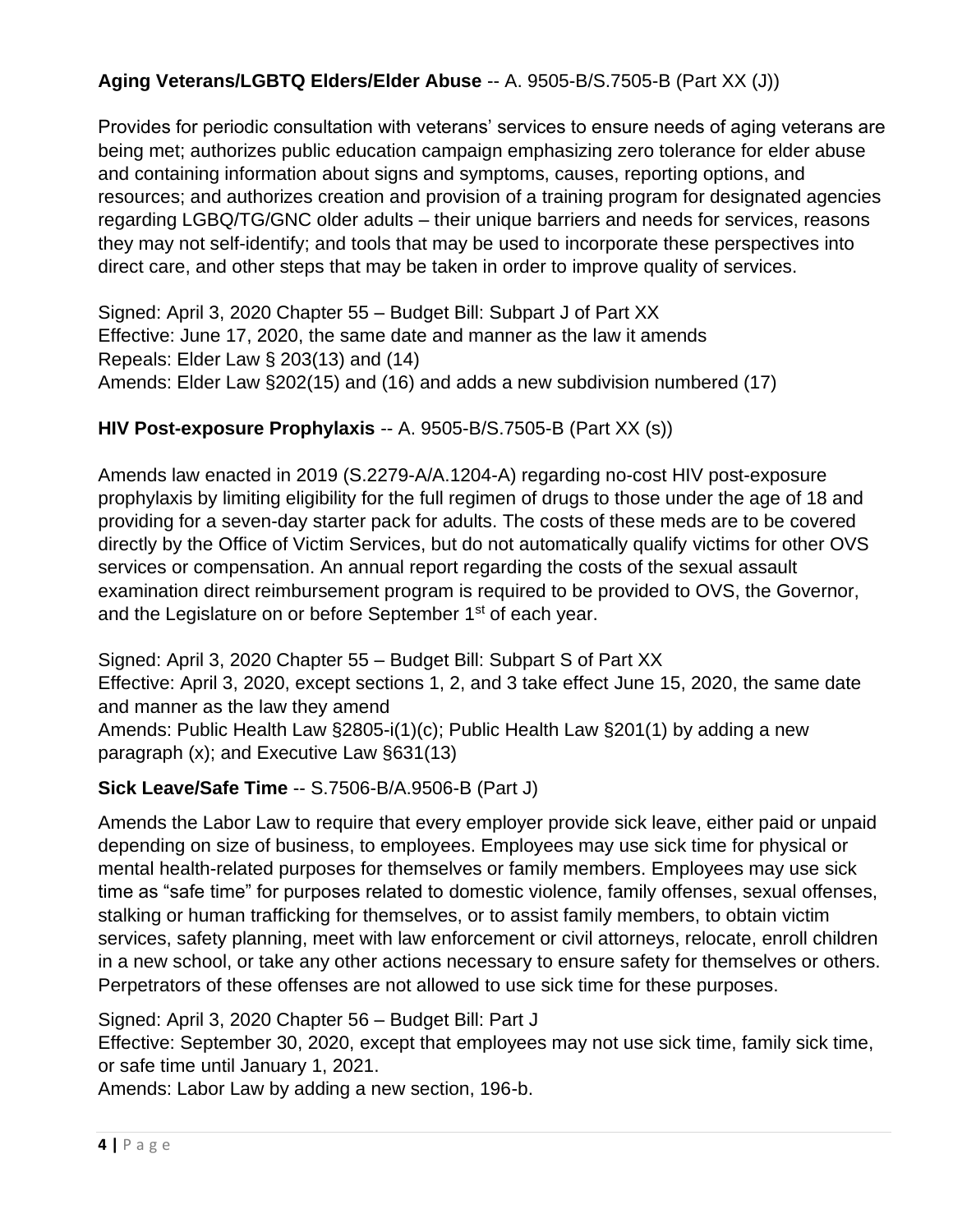**Surrogacy** -- S.7506-B/A. 9506-B (Part L)

Creates Article 5-C of the Family Court Act, "Judgments of Parentage of Children Conceived Through Assisted Reproduction or Pursuant to Surrogacy Agreements." Contains legal and procedural requirements for obtaining judgments of parentage, as well as setting forth requirements for surrogacy agreements, payments by intended parents to surrogates, and establishes the "Surrogates' Bill of Rights." Amends the Public Health Law by adding a new Article 25-B, "Gestational Surrogacy," requiring promulgation of rules, regulations, guidelines and tracking for gestational surrogacy. Amends other laws to comport with the requirements of each of these new laws.

Signed: April 3, 2020 Chapter 56 – Budget Bill: Part L

Effective: February 15, 2021.

Amends: Family Court Act by adding Article 5-C; Public Health Law by adding Article 25-B; and other sections of the Family Court Act; Public Health Law; Social Services Law; Insurance Law; and Estates, Powers and Trusts Law.

# **Bail Reform Amendments** – S.7506-B/A. 9506-B (Part UU)

Expands the list of offenses that are "qualified offenses" (bail eligible) to include, among others: any crime alleged to have caused the death of another person; criminal obstruction of breathing or blood circulation, strangulation  $2^{nd}$ , unlawful imprisonment 1<sup>st</sup> (all when committed against member of same family or household); assault 3rd or arson 3rd as a hate crime; a felony committed while on probation or released on supervision; a felony or class A misdemeanor involving harm to an identifiable person or property while the person is ROR'd or released under conditions on separate felony or class A misdemeanor involving harm to an identifiable person or property. Increases the list of potential conditions under which an arrestee may be released under non-monetary conditions, to include: refrain from contact with certain people; mandatory programming; obey an Order of Protection; obey other conditions set by court relating to the safety of a victim of a family offense. Requires the chief administrator of the courts, in conjunction with DCJS, to collect detailed data and report regarding pretrial release and detention.

Signed: April 3, 2020 Chapter 56 – Budget Bill: Part UU Effective: July 2, 2020.

Amends: Multiple sections of the Criminal Procedure Law; §216 of the Judiciary Law, by adding a new subdivision 5; and Executive Law by adding a new section 873-u.

# **Transit Crimes** -- S.7506-B/A. 9506-B (Part VV)

Upon sentencing for crimes involving sexual assault against a passenger, customer or employee, or assault against an employee, of the MTA, a person is prohibited from using or entering and MTA subways, trains, buses or other conveyances or facilities for up to three years, or for the period of probation or conditional discharge, whichever is less. A court may modify this if the person relies on MTA conveyances for necessities such as employment, school, medical appointments, grocery shopping, etc. A person subject to these prohibitions is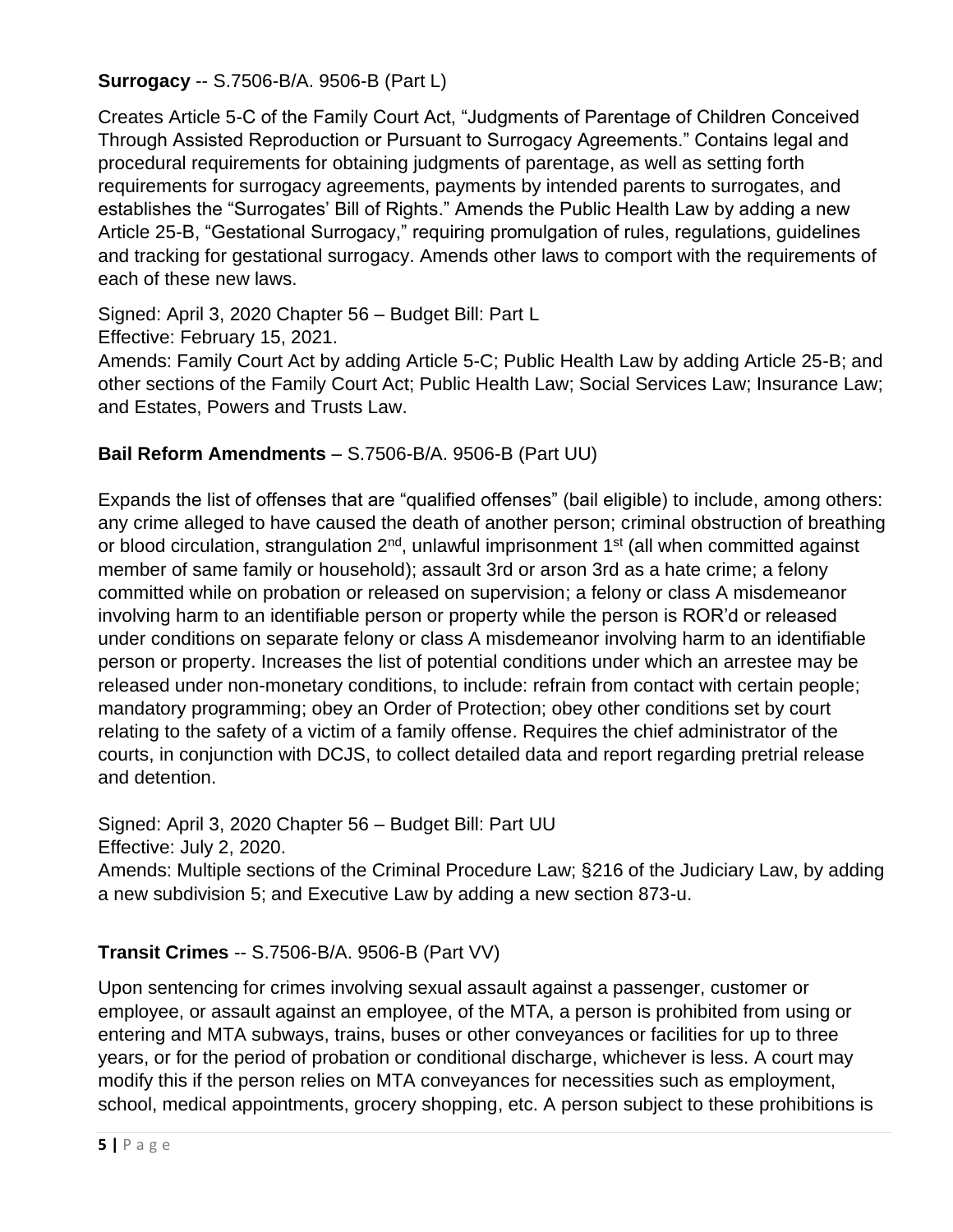entitled to apply for a refund of any prepaid fare amounts unable to be used due to restrictions imposed.

Signed: April 3, 2020 Chapter 56 – Budget Bill: Part VV Effective: July 2, 2020. Amends: Penal Law § 65.10(2) by adding a new paragraph (k-2).

**Eligibility of Domestic Partners for Crime Victim Compensation** – Amendment -- S. 7168 Parker/A. 8959 Glick

Amendments to Chapter 690 of the Laws of 2019, which expanded eligibility for crime victims' compensation awards to include domestic partners if their partners die as a result of a crime, to realign the law with the structure of the current Article 22 of the Executive Law.

Signed: April 17, 2020 Chapter 70 Effective: June 17, 2020 Amends: Executive Law §§ 621,626, 631

#### **Appearance Enhancement Professionals Training** – Amendment – S. 7169 Benjamin/A. 8975 Rosenthal

Adds requirement that the New York State Coalition Against Sexual Assault ("an advocacy group recognized by the federal DHHS or DOJ which has the ability to coordinate statewide and with local communities…..") be included in creation of training for AEPs (persons working in profession relating to nails, waxing, natural hair styling, esthetics and cosmetology).

Signed: April 17, 2020 Chapter 71 Effective: June 17, 2020 Amends: General Business Law § 408-b

#### **Extension of Child Victims Act "Revival Window"** - S. 7082 Hoylman/A. 9036 Rosenthal

Extends "revival window" for filing of cases regarding child sexual abuse by one additional year, so window stays open until August, 2021.

Signed: August 3, 2020 Chapter 130 Effective: August 3, 2020 Amends: Civil Practice Law and Rules § 214-g

#### **Amendments to OPDV Enabling Statute** – A. 8023 Williams/S. 6665 Benjamin

Adds the Commissioner of the Division of Housing and Community Renewal to the Domestic Violence Advisory Council, adds the authority to promote best practices for abusive partner intervention to the statute, and repeals the section providing for pilot projects and funding for batterer intervention programs.

Signed: October 7, 2020 Chapter 204 Effective: October 7, 2020 Amends: Executive Law §575; repeals § 576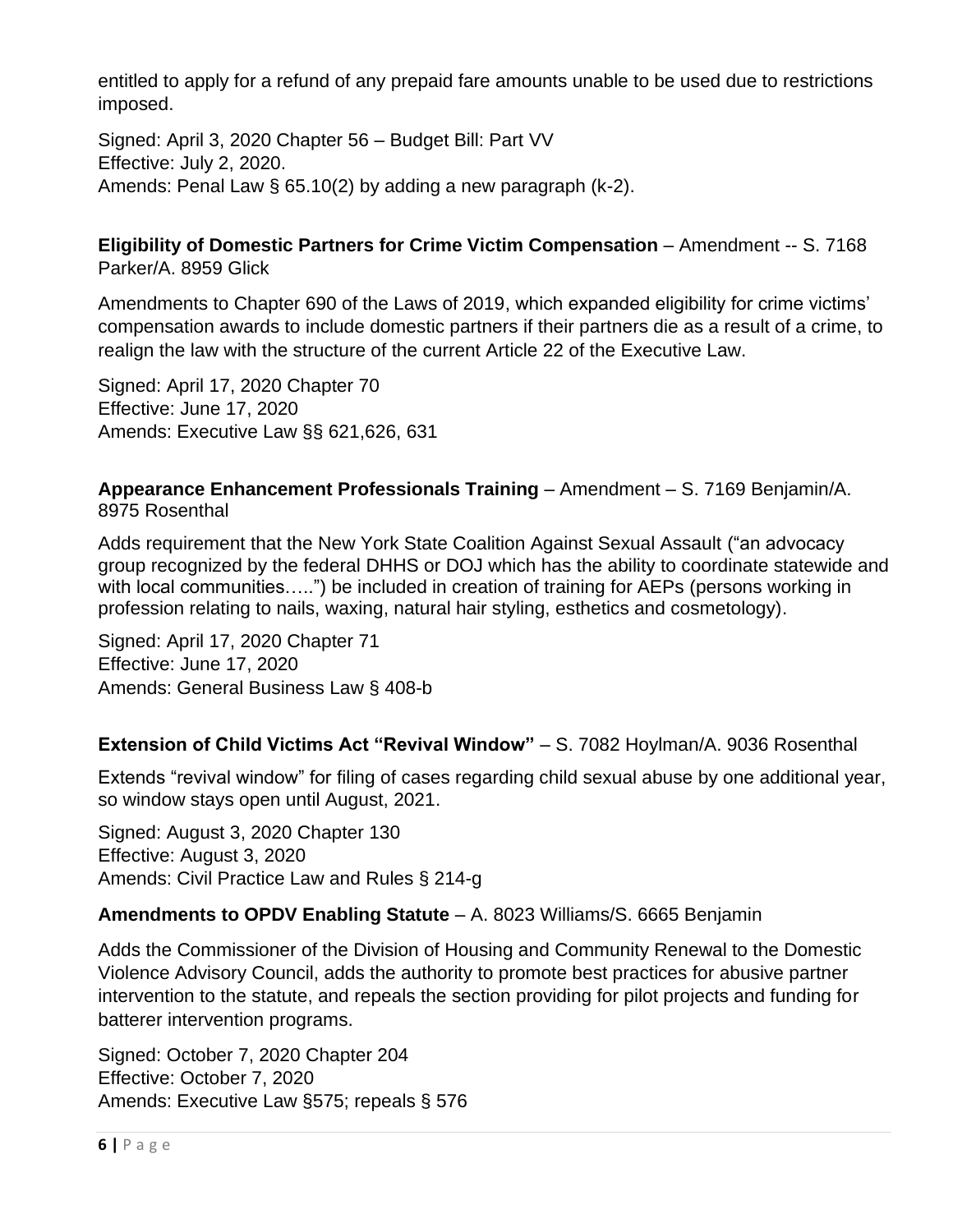#### **Report on Human Trafficking** – A. 8645 Hevesi/S. 8743 Liu

Requires the commissioner of social services, in consultation with DCJS, to submit a report annually on the services provided to human trafficking survivors for the purpose of assessing the availability, utilization and necessity for such services.

Signed: November 11, 2020 Chapter 257 Effective: May 10, 2021 Amends: Social Services Law § 17

#### **Smart Home Tech Abuse** – A. 10039 Rozic/S. 7926 Bailey

Allows a court, when issuing an order of protection, to prohibit the restrained party from remotely controlling any connected devices affecting the home, vehicle or property of the person protected by the order.

Signed: November 11, 2020 Chapter 261 Effective: November 11, 2020 Amends: Family Court Act §§ 352.3, 446, 551, 656, 759, 842, 1056; Criminal Procedure Law §§ 530.12, 530.13; Domestic Relations Law §§ 240, 252

#### **"Protect Our Courts Act** – A. 2176-A Solages/S. 425-A Hoylman

Creates a "privilege against civil arrest" for those traveling to or from, or participating in, court proceedings – for themselves or as support for family or household members appearing in court. Only judicially-signed warrants or orders may be executed in court buildings, and those must be reviewed by the court where a federal officer is seeking to execute the warrant or order. The court will determine the time, place, and method by which the warrant or order may be executed. If someone is civilly arrested in violation of this act, they may file an action in NYS Supreme Court to challenge the arrest.

Signed: December 15, 2020 Chapter 322

Effective: December 15, 2020

Amends: Civil Rights Law by adding new § 28; Judiciary Law by adding new § 4-a, and amending subdivision 2 of § 212 by adding a new paragraph (aa)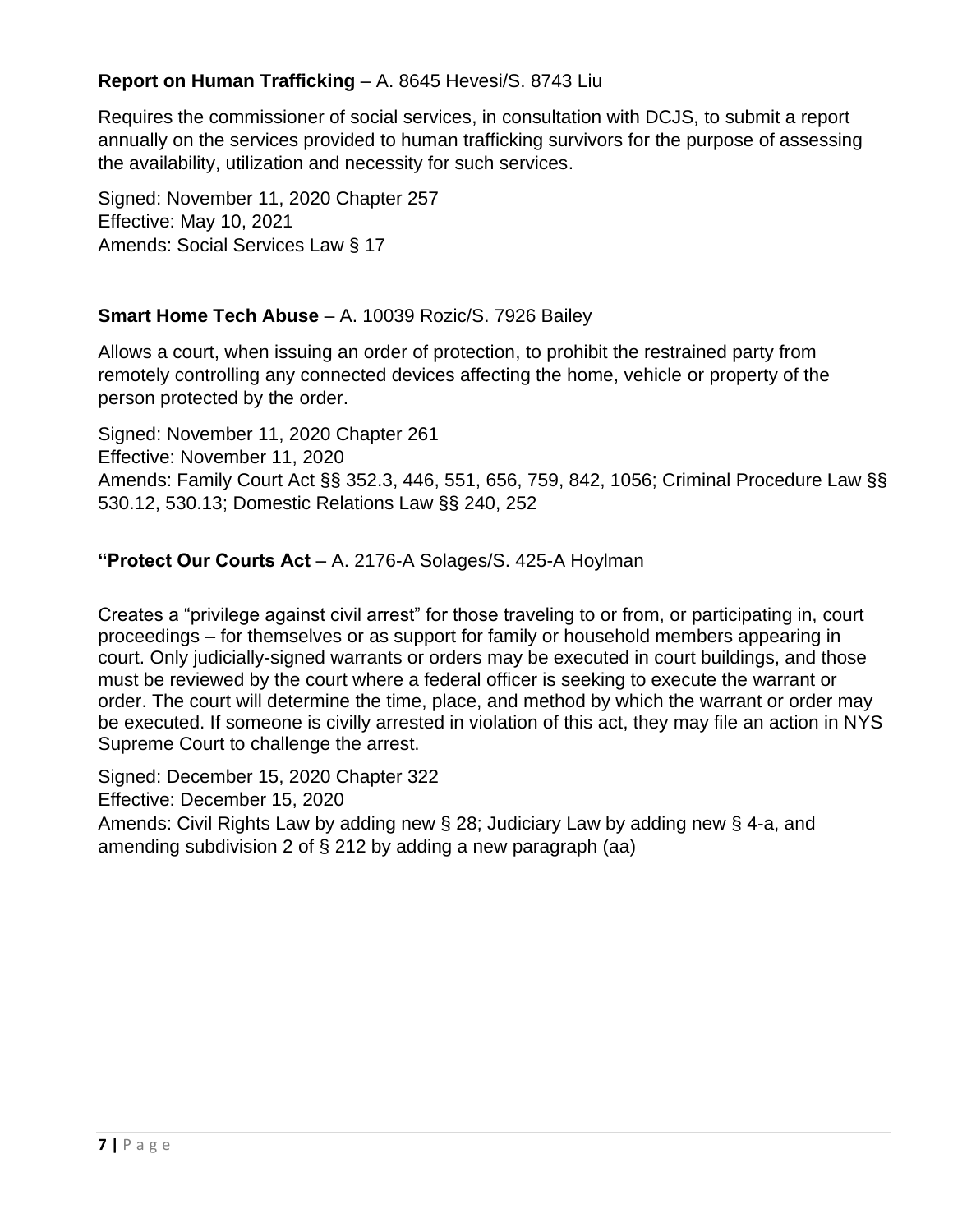# **Bail Provisions and Domestic Violence: 2020 Amendments**

# *(New conditions are listed in italics- eff. 7/2/2020)*

Prepared by Ellen C. Schell OPDV General Counsel

#### General Rule:

Police must ask person to provide their contact information – address, phone number and/or email address.

If arrestees provide their contact information, and police are otherwise authorized to arrest without a warrant, police must issue and serve an appearance ticket for E felonies and misdemeanor crimes.

#### Exceptions:

**Appearance tickets are not allowed** for the following crimes (this is not a new provision)

- Rape 3<sup>rd</sup>
- Criminal Sexual Act 3<sup>rd</sup>
- Escape 2<sup>nd</sup>
- Absconding from temporary release  $2<sup>nd</sup>$
- Absconding from community treatment facility
- $\bullet$  Bail jumping  $2^{nd}$

Appearance tickets **are not required** (discretionary – police can decide) where

- Outstanding warrants
- Failed to appear within last two years
- Refuse to provide verifiable identity and method of contact
- Charged with crime between members of the same family or household, as defined in subdivision one of section 530.11 of CPL
- Charged with sex crime
- Appears need to bring arrestee in front of court to request order of protection under 530.13 of CPL (this is for non-family offenses, but where a witness needs an OP)
- Charged with offense for which driver license may be suspended or revoked
- Reasonably appears to officer that arrestee is in distress to such a degree that the person would face harm without immediate medical or mental health care, so it would be in best interest to bring before court in order to address that need

Pretrial release on recognizance (ROR) necessary, unless

- Some other type of securing order required by law
- Court determines risk of flight to avoid prosecution

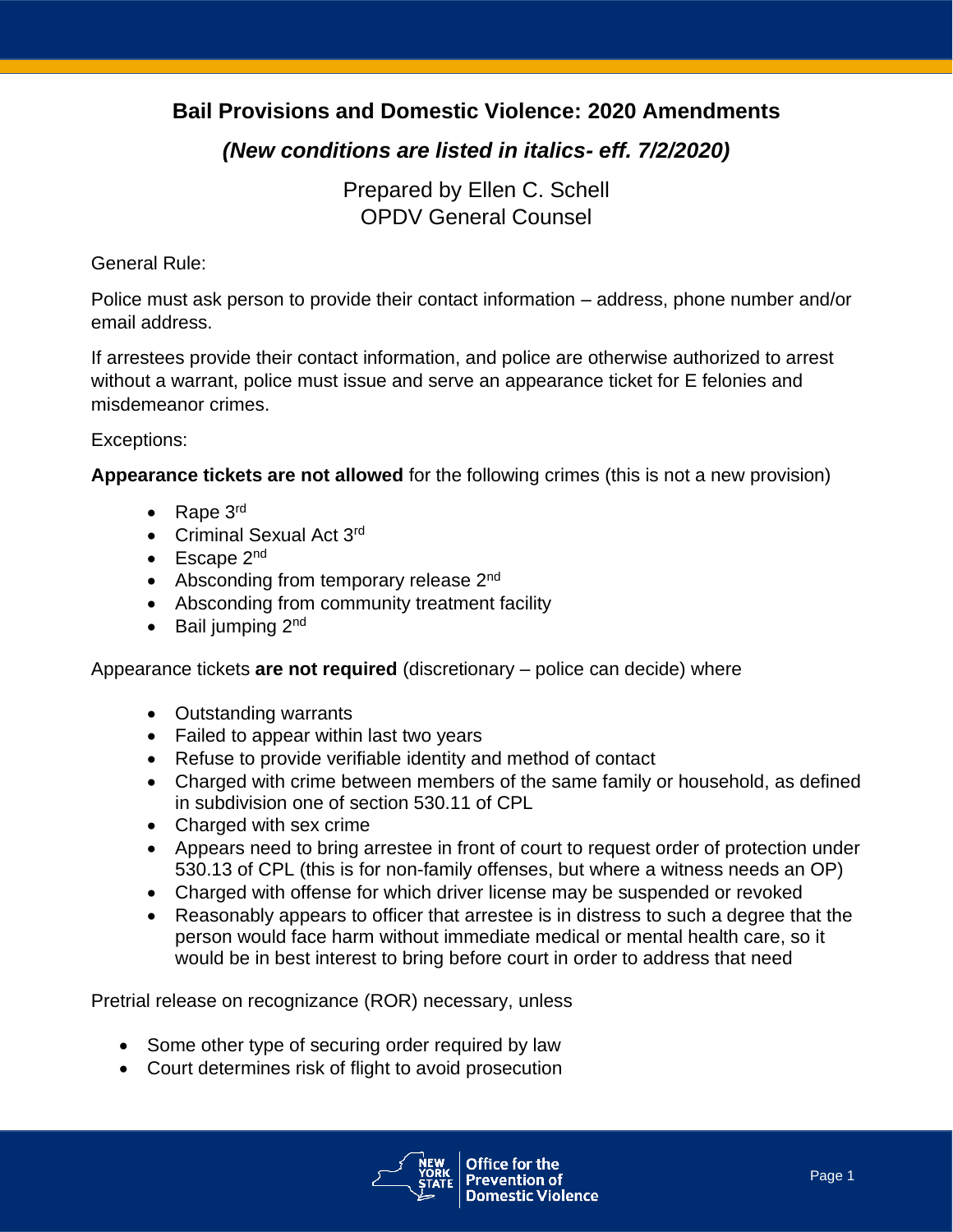Release under non-monetary conditions – must use least restrictive conditions necessary to assure return to court *and reasonably assure compliance with court conditions. Person released may not be required to pay for any conditions, including electronic monitoring. This is a non-exclusive list. Conditions can be imposed singularly or in combination, when reasonable for circumstances and situation of defendant. This is not a hierarchical list. A court does not have to order one set before ordering a different condition or set of conditions.* 

- ROR no conditions
- ROR Pretrial services
- ROR Travel restrictions, *including surrender of passport*
- ROR Firearms prohibitions
- Pretrial supervision *when shown no other realistic no-monetary conditions will assure return to court*
- *New conditions allowed:*
	- o *Refrain from associating with certain persons connected with charge, including specified victims, witnesses, co-defendants*
	- o *Referred to PTSA for mandatory services – counseling, treatment, IPV intervention programs*
	- o *Removal to a hospital under 9.43 of Mental Hygiene Law*
	- o *Make diligent efforts to maintain employment, housing, enrollment in school or educational programming*
	- o*Obey an Order of Protection issued by Court*
	- o*Obey conditions set by Court addressed to safety of victim of family offense, including conditions that may be requested by or on behalf of victim*
- Electronic monitoring (EM)

Electronic Monitoring **may** be used in cases involving

- Felony charges
- Misdemeanor crime of domestic violence defined as "a misdemeanor under the penal law provisions and circumstances described in subdivision one of section 530.11"
- Misdemeanor sex crime
- Any misdemeanor where D has conviction, within last five years, for VFO
- May not be used for longer than 60 days
- May be conducted only by a public or non-profit entity under supervision and control of, or under contract with, the municipality, county, or the state. Cannot contract with private for-profit entity for these purposes
- *Counties, municipalities and the state may contract with private for-profit entities to supply EM equipment, so long as interactions with persons subject to EM, or data produced by EM, are conducted solely by employees of a county, municipality, the state, or a non-profit entity under contract with the county, municipality, or the state.*

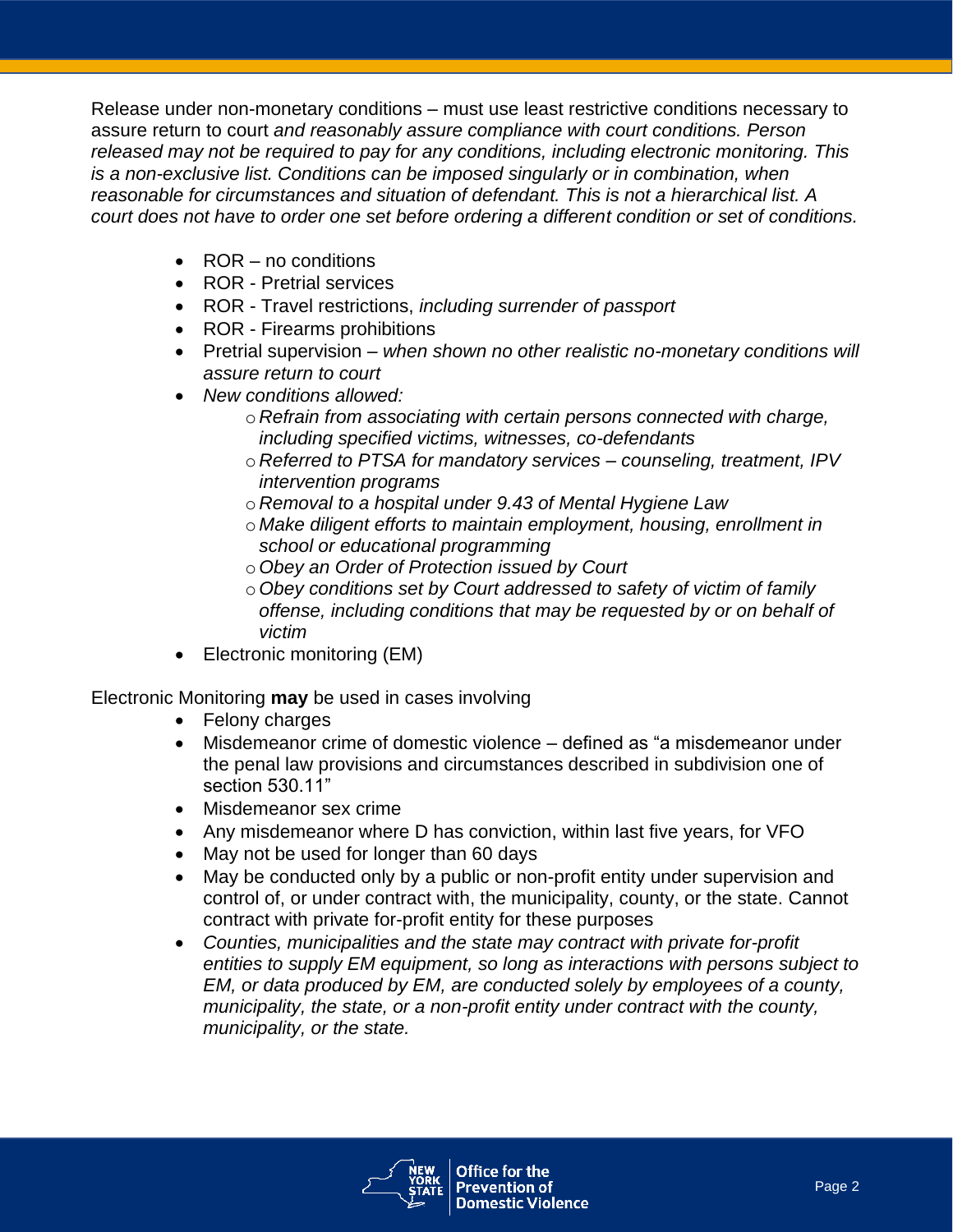#### **Qualifying offenses make ROR discretionary**. Qualifying offenses are:

- Violent felony offenses some exceptions *now including Burglary 2nd where the charge is for entering the living area of the dwelling*
- Witness intimidation
- Witness tampering
- Class A felony (some exceptions and limitations)
- *Sex trafficking offenses*
- Sex offense
- Conspiracy 2<sup>nd</sup>
- Money laundering in support of terrorism, or felony terrorism
- Criminal contempt  $2^{nd}$  (3); Criminal contempt  $1^{st}$  (b, c, d); Agg. Criminal contempt, (all relating to violations of OPs against members of same family or household)
- Facilitating sexual performance of a child with controlled substance or alcohol
- *Promoting obscene sexual performance by a child*
- *Any crime alleged to have caused the death of another person*
- *Criminal obstruction of breathing or blood circulation; strangulation 2nd; or unlawful imprisonment 1st where offense is alleged to have been against a member of same family or household*
- *Aggravated vehicular assault or vehicular assault 1st*
- *Assault 3rd or Arson 3rd when charged as hate crime*
- *Aggravated assault against person under the age of 11 or criminal possession of a weapon on school grounds*
- *Grand larceny 1st; enterprise corruption, or money laundering 1st*
- *Failure to register as a sex offender or endangering the welfare of a child where defendant is required to maintain registry as a level three sex offender*
- *Bail jumping or escaping from custody*
- *Any felony offense committed while serving sentence of probation or released to post-release supervision*
- *Felony, where defendant qualifies for sentencing on that felony as a persistent felony offender*
- *Any felony or class A misdemeanor involving harm to an identifiable person or property, where such charge arose from conduct occurring while the defendant was ROR'd or released under conditions for a separate felony or class A misdemeanor involving harm to an identifiable person or property, but prosecutor must show reasonable cause to believe the defendant committed both crimes. Underlying crime(s) need not be a qualifying offense*

For qualifying offenses which are felonies, courts can enter any type of securing order allowed by law – from ROR, to bail, to remand without bail

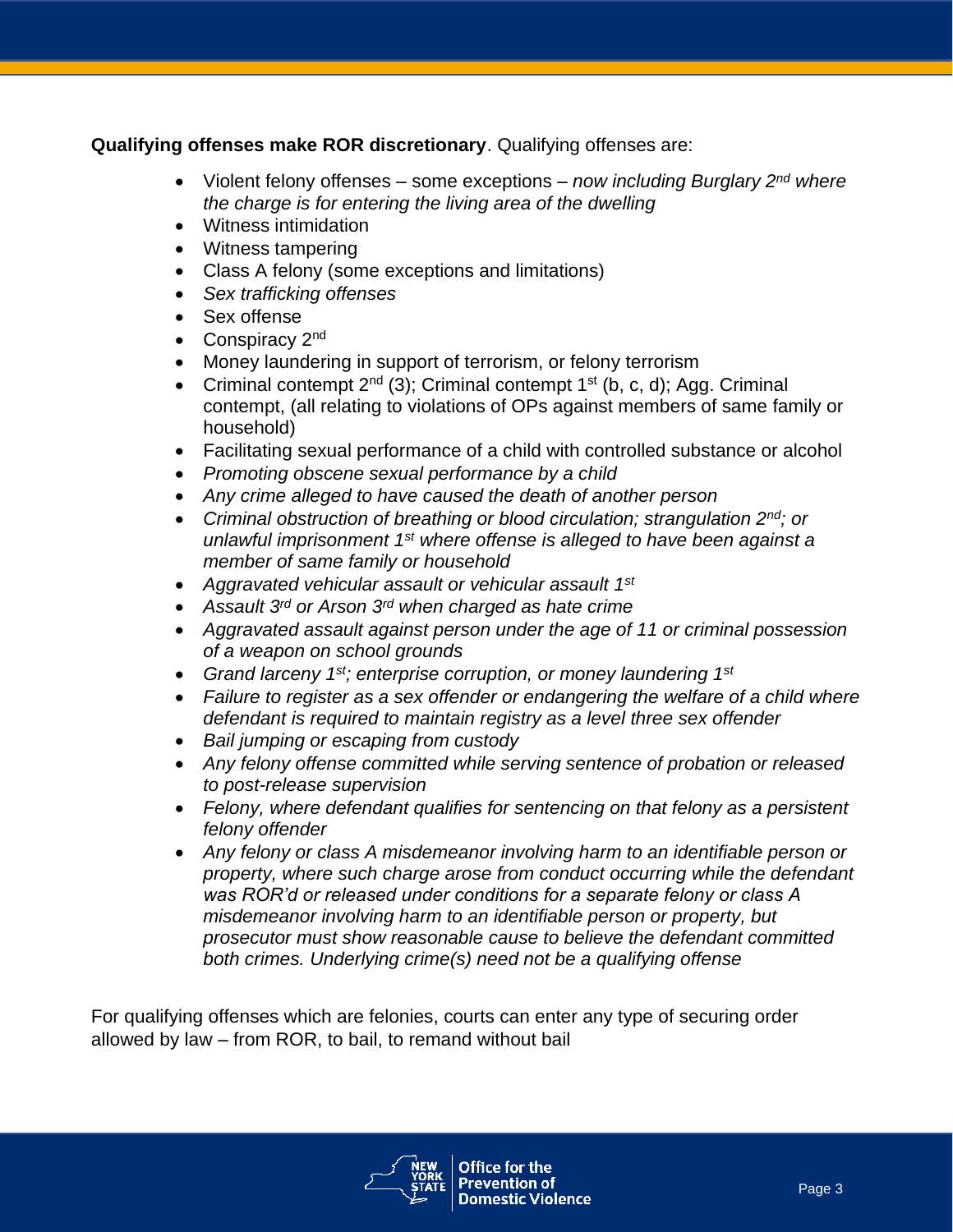When setting terms of securing order, court must consider

- Info relating to D's likelihood of returning to court
- If family offense
	- o History of violation of OPs
	- o History of use or possession of a firearm (Note: these are not new)

#### **Other Provisions:**

Pretrial Services Agencies (PTSA):

- OCA will certify "one or more" in each county
- Must be public entity or non-profit entity under contract to state, county, municipal government
- No private, for-profit entities allowed to do this work
- Any risk assessment tool used in making release considerations must be
	- o Promptly made available to principal & counsel upon written request
	- o Blank copy made available to anyone upon request
	- o Shall be
		- Designed and implemented so as to be free from discrimination on basis of race, national origin, sex, or any other protected class; and
		- **Empirically validated & regularly revalidated, with validation studies and** underlying data publicly available upon request.
- Supervision by pretrial services agency may be used only if court finds, after notice and opportunity to be heard, with individualized determination made and explained on the record or in writing, that no other realistic non-monetary conditions will assure principal's **return to court** *and reasonably assure compliance with court conditions*
- Each certified PTSA shall prepare, and file with OCA, an annual report, which OCA shall compile
	- $\circ$  # of defendants supervised
	- o Duration of supervision prior to acquittal, dismissal, ROR, revocation of release on conditions, and sentencing
	- o Race, ethnicity, age and sex of each person supervised
	- $\circ$  Crime(s) each supervisee was charged with
	- $\circ$  # of persons who had release conditions modified, with general description of modifications
	- $\circ$  # of people supervised who had conditions revoked by court, and why
	- $\circ$  Court disposition of each supervised case, including sentencing information
- *Chief administrator of the courts, in conjunction with DCJS, shall collect data and report every six months regarding pretrial release and detention, including:*
	- o *Information categorized by gender, racial, and ethnic background*
	- o *Nature of criminal offenses including top charge of each case*
	- o *# and type of charges in each defendant's criminal record*

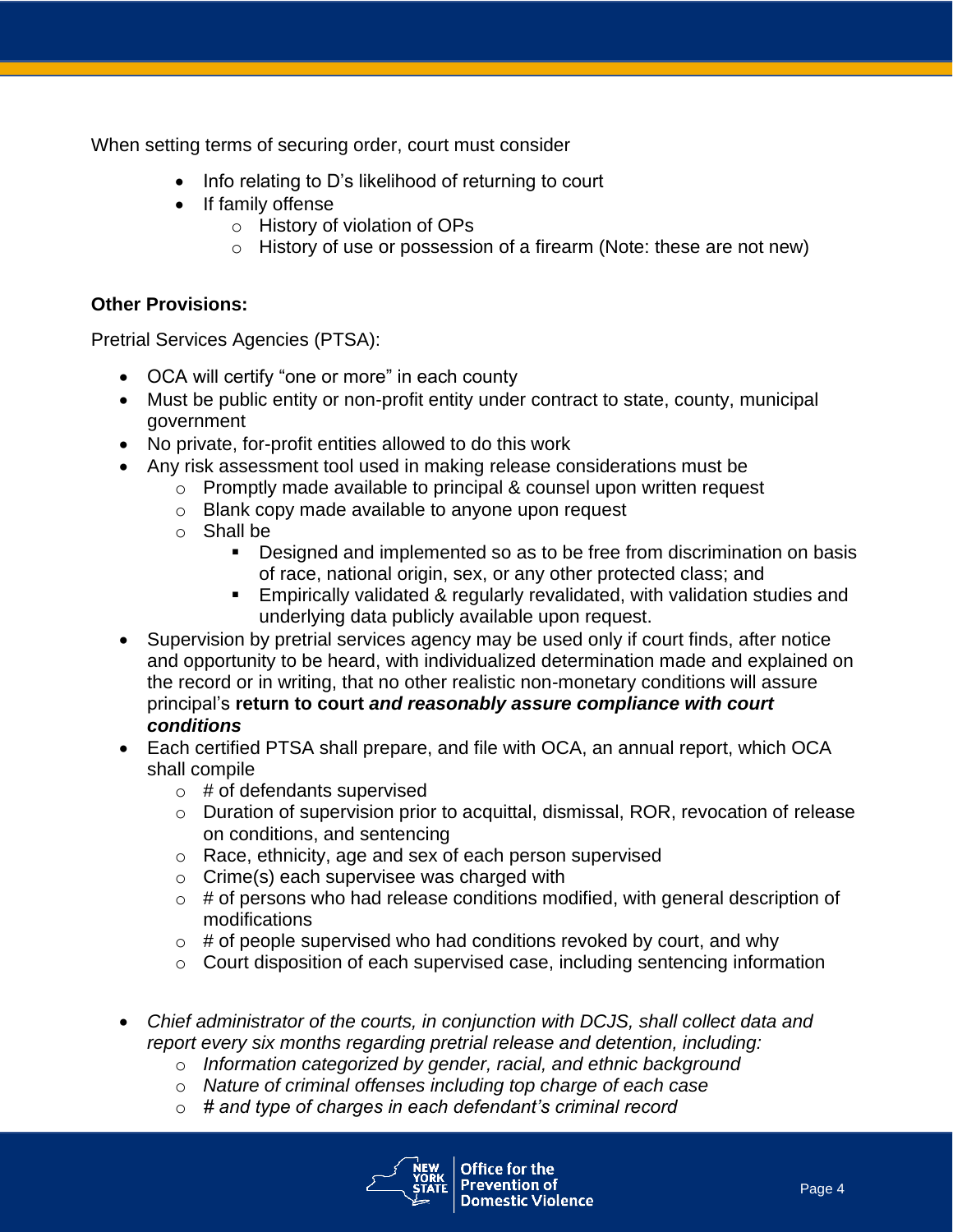- o *# of individuals ROR'd*
- o *# of individuals released on non-monetary conditions and conditions imposed*
- o *# of individuals committed to custody of sheriff prior to trial*
- o *Rates of failure to appear and re-arrest*
- o *Outcome of such cases or dispositions*
- o *Length of pretrial detention*
- o *Any other information chief administrator of the courts, and DCJS, find necessary and appropriate*

*Data shall be disaggregated to protect identity of individual defendants. Report shall*  be released publicly and published on OCA and DCJS websites – 1<sup>st</sup> 12 months after *effective date of this law, and every six months thereafter.*

#### 48-hour notice to appear:

Except where charged with new crime, or where relevant, credible evidence of willful failure to appear for scheduled court appearance, before issuing bench warrant, court shall provide 48 hours' notice to defendant and/or counsel to provide opportunity for voluntary appearance.

Bail Modification or Revocation:

- Defendant may move for modification
	- o Must be hearing
	- o Counsel, etc.
- Revocation required where
	- o Defendant on ROR, ROC, or bail; and
	- o Court finds RCTB defendant committed
		- One or more Class A or violent felony
		- Intimidated a witness
- Revocation lasts
	- o No more than 90 days; or
	- o Until no more felony charges left; or
	- o Until no more A felony or VFO charges left.
- After shortest of these periods, court may re-decide bail, ROC, ROR
- Otherwise, must be found by clear and convincing evidence that defendant:
	- o Persistently and willfully failed to appear after notice of scheduled appearances; or
	- $\circ$  Violated an OP under subsections b, c, or d of PL § 215.51 (CC 1<sup>st</sup>); or
	- o Stands charged with misdemeanor or violation and intimidated a witness in violation of sections 215.15, 215.16 or 215.17, or tampered with a witness in violation of sections 215.11, 215.12, or 215.13 while at liberty; or
	- $\circ$  Stands charged with a felony, and committed a felony while at liberty.
- Must be hearing re: cause for revocation
- If found revocation warranted, set new securing order for bail or remand (even if not previously eligible for bail), ROC or ROR.

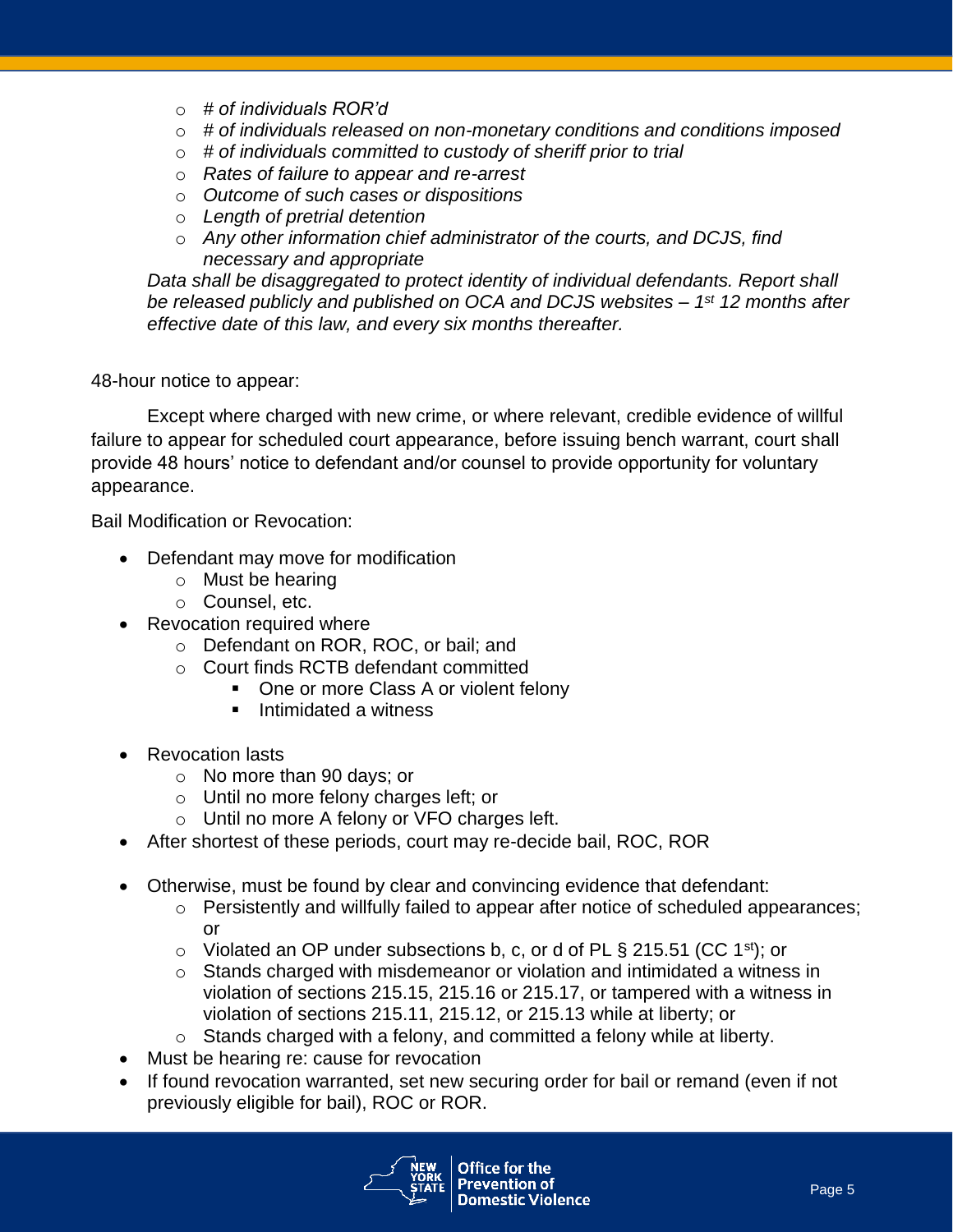• Court must use least restrictive alternative that will reasonably assure principal's **return to court**

In either of these cases, where defendant is charged with:

- Class A felony
- VFO
- Violation of 215.15,215.16 or 215.17 (witness intimidation)
- Committed while at liberty on securing order

Defendant may be placed in custody for up to 72 hours pending revocation hearing, with up to an additional 72 hours upon showing of good cause by DA, or delay of hearing was due to defendant's request or with defendant's consent.

Effective: July 2, 2020



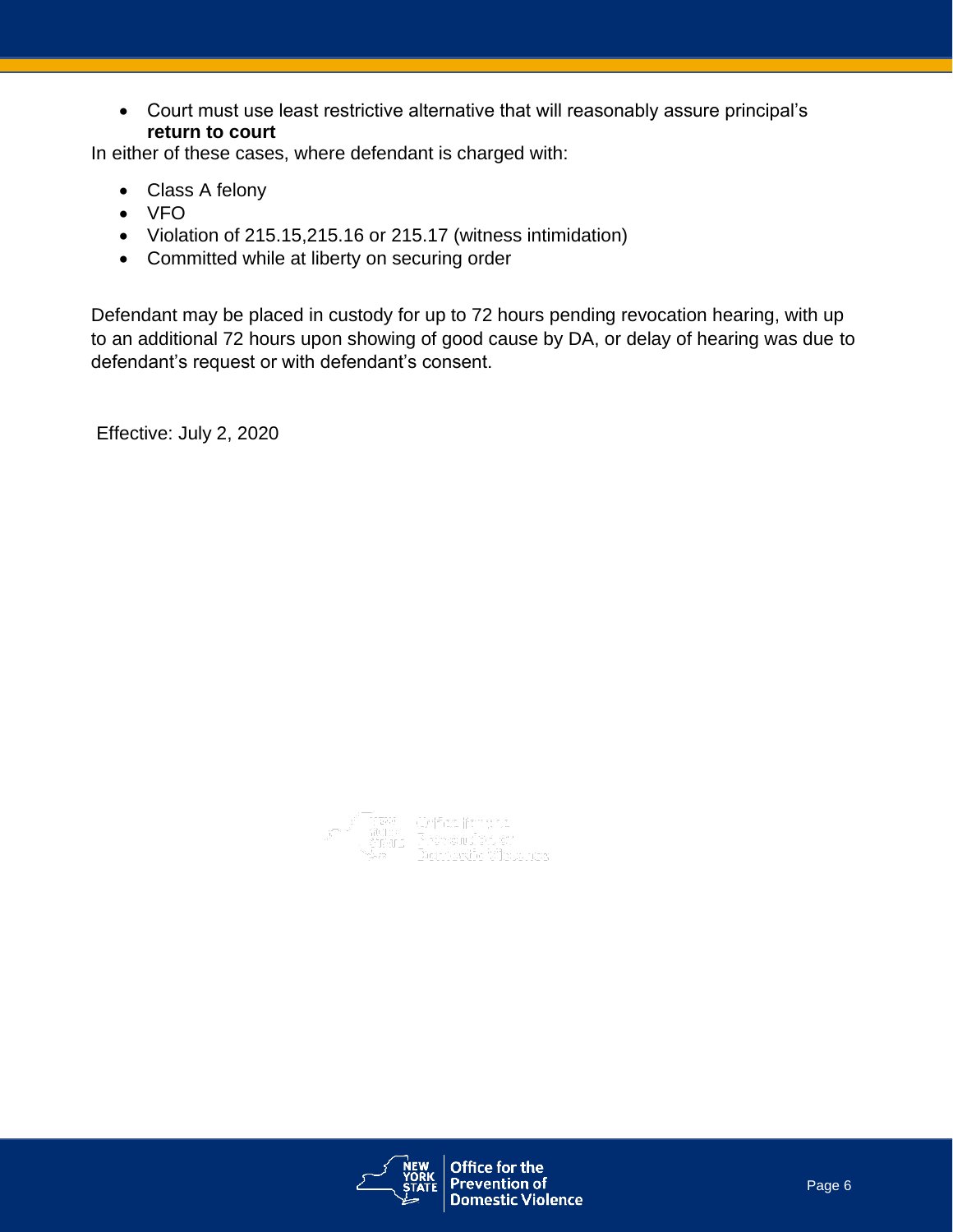#### **BAIL CHART KEY**

**EFO = Enumerated Family Offense MA = Mandatory Arrest AT = Appearance Ticket RUNMC = Release Under Non-Monetary Conditions Bail = Bail Eligible EM = Electronic Monitoring CCS = Commit to Custody of Sheriff R = Required D = Discretionary N = Not allowed Y = Allowed N = Not allowed \* = some limitations or exceptions**

**Common DV Charges no longer bail eligible**

**Particular Issues for DV-Related Cases**

**Qualified Offense only if charged as hate crime**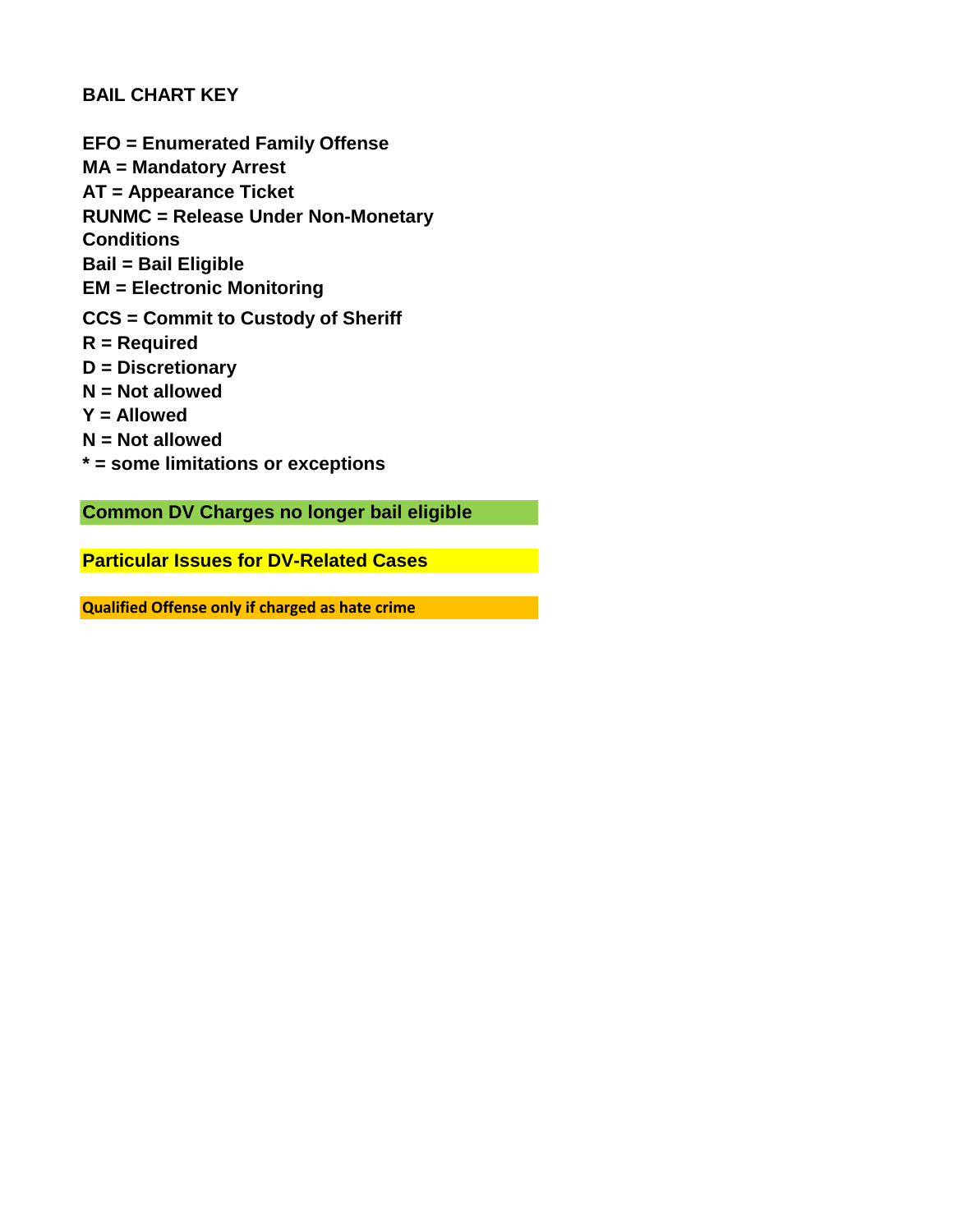|                                           |                 |                         |                         |                               | 2020 A (7/2/2020)       |                         |                            |                         |
|-------------------------------------------|-----------------|-------------------------|-------------------------|-------------------------------|-------------------------|-------------------------|----------------------------|-------------------------|
| <b>Crime</b>                              | Level           |                         |                         | EFO (Y/N) MA (Y/N) AT (R/D/N) |                         |                         | RUNMC (EM (Y/N) Bail (Y/N) | <b>CCS</b>              |
| <b>Disorderly Conduct</b>                 | <b>Viol</b>     | Y                       | N                       | D <sup>*</sup>                | $\mathsf{R}$            | N                       | N                          | N                       |
| <b>Harassment 2d</b>                      | <b>Viol</b>     | Y                       | N                       | $\overline{D}$ *              | $\mathsf{R}$            | N                       | N                          | N                       |
| <b>Harssment 1st</b>                      | A misd.         | Y                       | $Y^*$                   | D                             | $\mathsf{R}$            | Y                       | N                          | N                       |
| Agg. Har. 2d                              | A misd.         | Ÿ                       | $Y^*$                   | D                             | $\mathsf{R}$            | Y                       | N                          | N                       |
| <b>Sexual Misconduct</b>                  | A misd.         | Y                       | Y*                      | D                             | D                       | Y                       | Y                          | N                       |
| <b>Forcible Touching</b>                  | A misd.         | Y                       | $Y^*$                   | D                             | D                       | Ÿ                       | Ÿ                          | N                       |
| <b>Sexual Abuse 3d</b>                    | B misd.         | Y                       | Y*                      | D                             | D                       | Ý                       | Y                          | N                       |
| <b>Sexual Abuse 2d</b>                    | A misd.         | Y                       | $Y^*$                   | D                             | D                       | Y                       | Y                          | N                       |
| <b>Stalking 4th</b>                       | B misd.         | Ÿ                       | $Y^*$                   | D                             | $\mathsf{R}$            | Y                       | N                          | N                       |
| <b>Stalking 3d</b>                        | A misd.         | Y                       | $Y^*$                   | D                             | $\mathsf{R}$            | Y                       | N                          | N                       |
| <b>Stalking 2d</b>                        | E felony        | Y                       | Y                       | D                             | $\mathsf{R}$            | Y                       | N                          | N                       |
| <b>Stalking 1st</b>                       | D felony        | Y                       | Y                       | D                             | $\overline{\mathsf{R}}$ | Ÿ                       | Ÿ                          | Ÿ                       |
| <b>Criminal Mischief 4th</b>              | A misd.         | Y                       | $Y^*$                   | D                             | R                       | Y                       | N                          | N                       |
| <b>Criminal Mischief 3d</b>               | <b>E</b> felony | Y                       | Y                       | D                             | $\mathsf{R}$            | Y                       | N                          | N                       |
| <b>Criminal Mischief 2d</b>               | D felony        | Y                       | $\overline{\mathsf{Y}}$ | N                             | $\mathsf{R}$            | Ÿ                       | N                          | N                       |
| <b>Criminal Mischief 1st</b>              | <b>B</b> felony | Ÿ                       | $\overline{\mathsf{Y}}$ | $\mathsf{N}$                  | $\mathsf{R}$            | Y                       | N                          | N                       |
| <b>Menacing 3d</b>                        | <b>B</b> misd.  | Y                       | $Y^*$                   | D                             | $\mathsf{R}$            | Y                       | N                          | N                       |
| <b>Menacing 2d</b>                        | A misd.         | Y                       | $Y^*$                   | D                             | $\mathsf{R}$            | Ÿ                       | N                          | N                       |
| <b>Reckless Endangerment 2d</b>           | A misd.         | Y                       | $Y^*$                   | D                             | $\mathsf{R}$            | Ÿ                       | N                          | N                       |
| <b>Reckless Endangerment 1st</b>          | D felony        | Y                       | Ÿ                       | D                             | $\mathsf{R}$            | Y                       | N                          | N                       |
| COBB*                                     | A misd.         | Y                       | Y*                      | D                             | D                       | Y                       | Y                          | N                       |
| Strangulation 2d*                         | D felony        | Y                       | Y                       | N                             | D                       | Y                       | Y                          | $\overline{Y}$          |
| <b>Strangulation 1st</b>                  | C felony        | Y                       | $\overline{\mathsf{Y}}$ | N                             | D                       | $\overline{\mathsf{Y}}$ | Y                          | $\overline{\mathsf{Y}}$ |
| <b>Assault 3d'</b>                        | A misd.         | Y                       | $Y^*$                   | D                             | <b>R</b> (D)            | Υ                       | N(Y)                       | N                       |
| <b>Assault 2d</b>                         | D felony        | Y                       | Y                       | N                             | D                       | Y                       | Υ                          | $\overline{Y}$          |
| <b>Identity Theft 3d</b>                  | A misd.         | Y                       | $Y^*$                   | D                             | $\overline{\mathsf{R}}$ | Ÿ                       | N                          | N                       |
| <b>Identity Theft 2d</b>                  | E felony        | Y                       | $\overline{\mathsf{Y}}$ | D                             | $\mathsf{R}$            | Y                       | $\overline{\mathsf{N}}$    | N                       |
| <b>Identity Theft 1st</b>                 | D felony        | Y                       | Y                       | N                             | $\mathsf{R}$            | Y                       | N                          | N                       |
| <b>Grand Larceny 4th*</b>                 | E felony        | Y                       | N                       | D                             | $\mathsf{R}$            | Y                       | N                          | N                       |
| <b>Grand Larceny 3d</b>                   | D felony        | Y                       | Y                       | N                             | $\overline{\mathsf{R}}$ | Ÿ                       | N                          | N                       |
| <b>Coercion 3d</b>                        | A misd.         | Ÿ                       | $Y^*$                   | D                             | $\mathsf{R}$            | Y                       | N                          | N                       |
| <b>Coercion 2d</b>                        | <b>E</b> felony | Y                       | Ÿ                       | D                             | $\mathsf{R}$            | Y                       | N                          | N                       |
| <b>Unlawful Sharing/Intimate Image</b>    | A misd.         | Y                       | Y*                      | D                             | $\mathsf{R}$            | Y                       | N                          | N                       |
| <b>Agg. Family Offense</b>                | <b>E</b> felony | $\overline{\mathsf{N}}$ | $\mathbf Y$             | $\overline{\mathsf{R}}$       | R                       | Y                       | N                          | N                       |
| <b>Criminal Contempt 2d*</b>              | A misd.         | N                       | $Y^*$                   | D                             | D                       | N                       | Υ                          | N                       |
| <b>Criminal Contempt 1st*</b>             | E felony        | N                       | Y                       | D                             | D                       | Y                       | Y                          | Y                       |
| <b>Agg. Criminal Contempt *</b>           | D felony        | N                       | Y                       | N                             | D                       | Y                       | Ý                          | Ý                       |
| End. Welfare of a Child*                  | A misd.         | $\overline{\mathsf{N}}$ | $Y^*$                   | $\overline{\mathsf{R}}$       | $\overline{\mathsf{R}}$ | N                       | N                          | N                       |
| Rape 3d                                   | E felony        | N                       | Y                       | N                             | D                       | $\overline{\mathsf{Y}}$ | Y                          | $\overline{Y}$          |
| <b>Criminal Sexual Act 3rd</b>            | E felony        | N                       | Y                       | N                             | D                       | Y                       | Y                          | $\overline{Y}$          |
| <b>Unlawful Imprisonment 2d</b>           | A misd.         | $\overline{\mathsf{N}}$ | $Y^*$                   | $\overline{\mathsf{R}}$       | $\overline{\mathsf{R}}$ | N                       | N                          | N                       |
| <b>Unlawful Imprisonment 1st*</b>         | <b>E</b> felony | N                       | Y                       | $\overline{\mathsf{R}}$       | D                       | Y                       | Y                          | Y                       |
| <b>Tampering with a Witness 4th</b>       | A misd.         | N                       | $\overline{Y^*}$        | $\overline{\mathsf{R}}$       | $\overline{\mathsf{R}}$ | N                       | N                          | N                       |
| <b>Tampering with a Witness 3d</b>        | E felony        | N                       | Y                       | R                             | D                       | Y                       | Y                          | Y                       |
| <b>Tampering with a Witness 2d</b>        | D felony        | N                       | $\overline{\mathsf{Y}}$ | N                             | D                       | $\overline{\mathsf{Y}}$ | Y                          | $\overline{\mathsf{Y}}$ |
| <b>Tampering with a Witness 1st</b>       | <b>B</b> felony | N                       | Y                       | N                             | D                       | Y                       | Y                          | Ý                       |
| <b>Intimidating Victim or Witness 3d</b>  | E felony        | N                       | Y                       | $\mathsf{R}$                  | D                       | Ý                       | Y                          | Y                       |
| Incest 3d                                 | E felony        | N                       | Y                       | $\overline{\mathsf{R}}$       | D                       | Y                       | Y                          | Y                       |
| Incest 2d                                 | D felony        | N                       | Y                       | N                             | D                       | Ý                       | Ý                          | Ý                       |
| <b>Incest 1st</b>                         | <b>B</b> felony | N                       | $\overline{Y}$          | N                             | D                       | Ÿ                       | Y                          | Y                       |
| Fac. Sexual Perf. Child CSA               | <b>B</b> felony | N                       | Y                       | N                             | D                       | Ý                       | Υ                          | Ý                       |
| <b>Use Child in Sexual Performance</b>    | C felony        | N                       | $\overline{\mathsf{Y}}$ | N                             | D                       | $\overline{Y}$          | $\overline{\mathsf{Y}}$    | $\overline{Y}$          |
| <b>Prom. Obscene Sexual Perf of Child</b> | D felony        | N                       | Y                       | N                             | D                       | Y                       | Υ                          | $\overline{Y}$          |
| <b>Luring a Child</b>                     | E felony *      | N                       | Y                       | N                             | D                       | Y                       | Y                          | Y                       |
| <b>Sex Trafficking</b>                    | <b>B</b> felony | N                       | Y                       | N                             | D                       | Y                       | Ý                          | Y                       |
| <b>Sex Trafficking of a Child</b>         | <b>B</b> felony | N                       | Y                       | N                             | D                       | Ÿ                       | Ý                          | Y                       |
| <b>Crime alleged to have caused death</b> |                 |                         | $\overline{\mathsf{Y}}$ | N                             | D                       | Y                       | Y                          | Y                       |
| Felony or A misd involving harm to        |                 |                         |                         |                               |                         |                         |                            |                         |
| an identifiable person or property        |                 |                         |                         |                               |                         |                         |                            |                         |
| when on release for similar crime         |                 |                         |                         |                               | D                       | Y/N*                    | Y                          | $Y^*$                   |
|                                           |                 |                         |                         |                               |                         |                         |                            |                         |
| VFO <sup>*</sup>                          |                 |                         |                         |                               | D                       | Ÿ                       | Y                          | Y                       |
| Felony Sex Offense (PL 70.80)             |                 |                         |                         |                               | D                       | $\overline{\mathsf{Y}}$ | Υ                          | $\overline{\mathsf{Y}}$ |
| Article 130 Misd. Sex Offense             |                 |                         |                         |                               | D                       | Y                       | Υ                          | Y                       |
| Class A Felony *                          |                 |                         |                         |                               | D                       | $\overline{Y}$          | Υ                          | Y                       |

**New Information in Red**